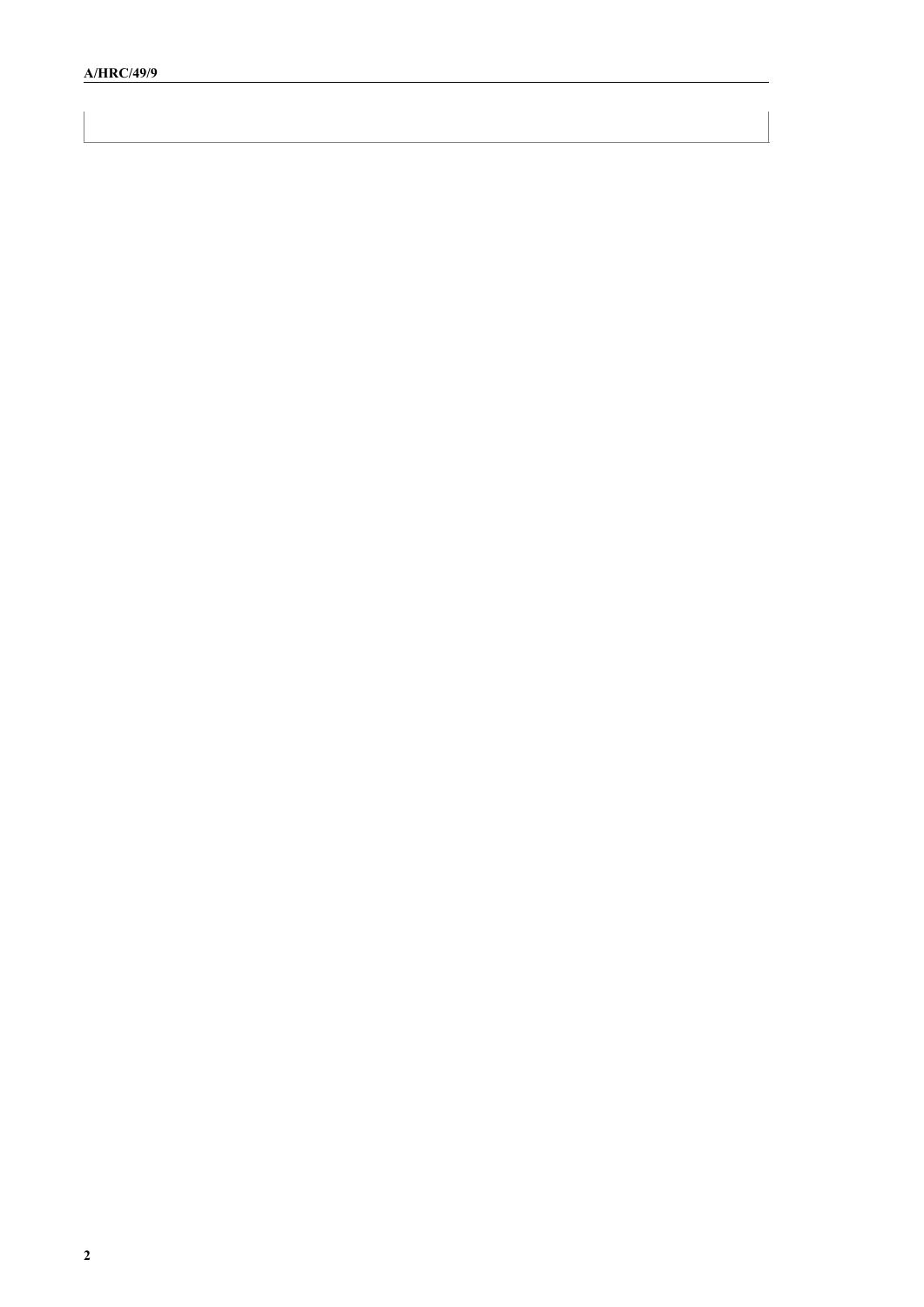## **I. Introduction**

<span id="page-2-6"></span>1. This written update is presented pursuant to Human Rights Council resolution 46/1 that requested the Office of the United Nations High Commissioner for Human Rights (OHCHR) to enhance its monitoring and reporting on the situation of human rights in Sri Lanka, including on progress in reconciliation and accountability, and to present a written update at its forty-ninth session.<sup>[1](#page-2-0)</sup> It focusses on developments since the High Commissioner's last report on Sri Lanka in February 2021, including the broader trends she identified at that time. The report also includes an update on steps to strengthen the capacity of OHCHR to collect, consolidate, analyse and preserve information and evidence and to develop possible strategies for future accountability processes, to advocate for victims and survivors, and to support relevant judicial and other proceedings, including in Member States, with competent jurisdiction[.2](#page-2-1)

<span id="page-2-8"></span><span id="page-2-7"></span>2. OHCHR appreciates the constructive engagement of the Government throughout the preparation of this update. OHCHR sent a list of questions to the Government of Sri Lanka on 25 October 2021 and received detailed written inputs on 8 December 2021, along with several later updates.<sup>[3](#page-2-2)</sup> Furthermore, the Government agreed to an OHCHR delegation visiting Sri Lanka in January 2022 for further consultations, however this could not take place due to the COVID-19 situation in Europe. Virtual consultations were held instead between OHCHR and Government counterparts on 24 January, and OHCHR met with a range of other stakeholders. OHCHR appreciates the open and substantive nature of these exchanges. The report was shared with the Government to provide an opportunity to comment.

<span id="page-2-10"></span><span id="page-2-9"></span>3. The Special Rapporteur on contemporary forms of slavery, including its causes and consequences visited Sri Lanka between 26 November and 3 December 2021.<sup>[4](#page-2-3)</sup> The Government has also agreed to a visit by the Special Rapporteur on the right to education which has still to be scheduled. On 5 February 2021, 10 Special Procedures issued a joint statement recalling key recommendations made by them following official visits between 201[5](#page-2-4) to 2019.<sup>5</sup> During 2021, Special Procedures issued nine communications on Sri Lanka; the Government had responded to five as of 14 February 2022[.6](#page-2-5)

# **II. Context**

<span id="page-2-11"></span>4. Since 2020, Sri Lanka has faced several waves of the COVID-19 pandemic, which have had a multi-dimensional human rights impact on public health and economic and social rights. Sri Lanka enjoys free universal healthcare, and the Government has achieved

- <span id="page-2-2"></span> $3$  Note Verbale (NV)  $457/2021$ , 8 December 2021 (thereafter NV  $457/2021$ ) and Note Verbale 16/2022 (information from Office for Reparations) from the Permanent Mission of Sri Lanka in Geneva.
- <span id="page-2-3"></span><sup>[4](#page-2-9)</sup> End of mission statement by the Special Rapporteur on contemporary forms of slavery, 3 December 2021, [https://www.ohchr.org/EN/NewsEvents/Pages/DisplayNews.aspx?](https://www.ohchr.org/EN/NewsEvents/Pages/DisplayNews.aspx?NewsID=27895&LangID=E) [NewsID=27895&LangID=E.](https://www.ohchr.org/EN/NewsEvents/Pages/DisplayNews.aspx?NewsID=27895&LangID=E)
- <span id="page-2-4"></span>[5](#page-2-10) [https://www.ohchr.org/EN/NewsEvents/Pages/DisplayNews.aspx?NewsID=26725&](https://www.ohchr.org/EN/NewsEvents/Pages/DisplayNews.aspx?NewsID=26725&LangID=E) [LangID=E](https://www.ohchr.org/EN/NewsEvents/Pages/DisplayNews.aspx?NewsID=26725&LangID=E).
- <span id="page-2-5"></span>[6](#page-2-11) Available from [https://spcommreports.ohchr.org/TMResultsBase/DownLoadFile?](https://spcommreports.ohchr.org/TMResultsBase/DownLoadFile?gId=36694) [gId=36694](https://spcommreports.ohchr.org/TMResultsBase/DownLoadFile?gId=36694); and [https://spcommreports.ohchr.org/TMResultsBase/DownLoadFile?](https://spcommreports.ohchr.org/TMResultsBase/DownLoadFile?gId=36775) [gId=36775](https://spcommreports.ohchr.org/TMResultsBase/DownLoadFile?gId=36775);<https://spcommreports.ohchr.org/TMResultsBase/DownLoadFile?gId=36580>; <https://spcommreports.ohchr.org/TMResultsBase/DownLoadFile?gId=36496>; https:// spcommreports.ohchr.org/TMResultsBase/DownLoadFile?gId=36539).

<span id="page-2-0"></span><sup>&</sup>lt;sup>[1](#page-2-6)</sup> A/HRC/RES/46/1, para 16.

<span id="page-2-1"></span> $2$  Ibid, para 6.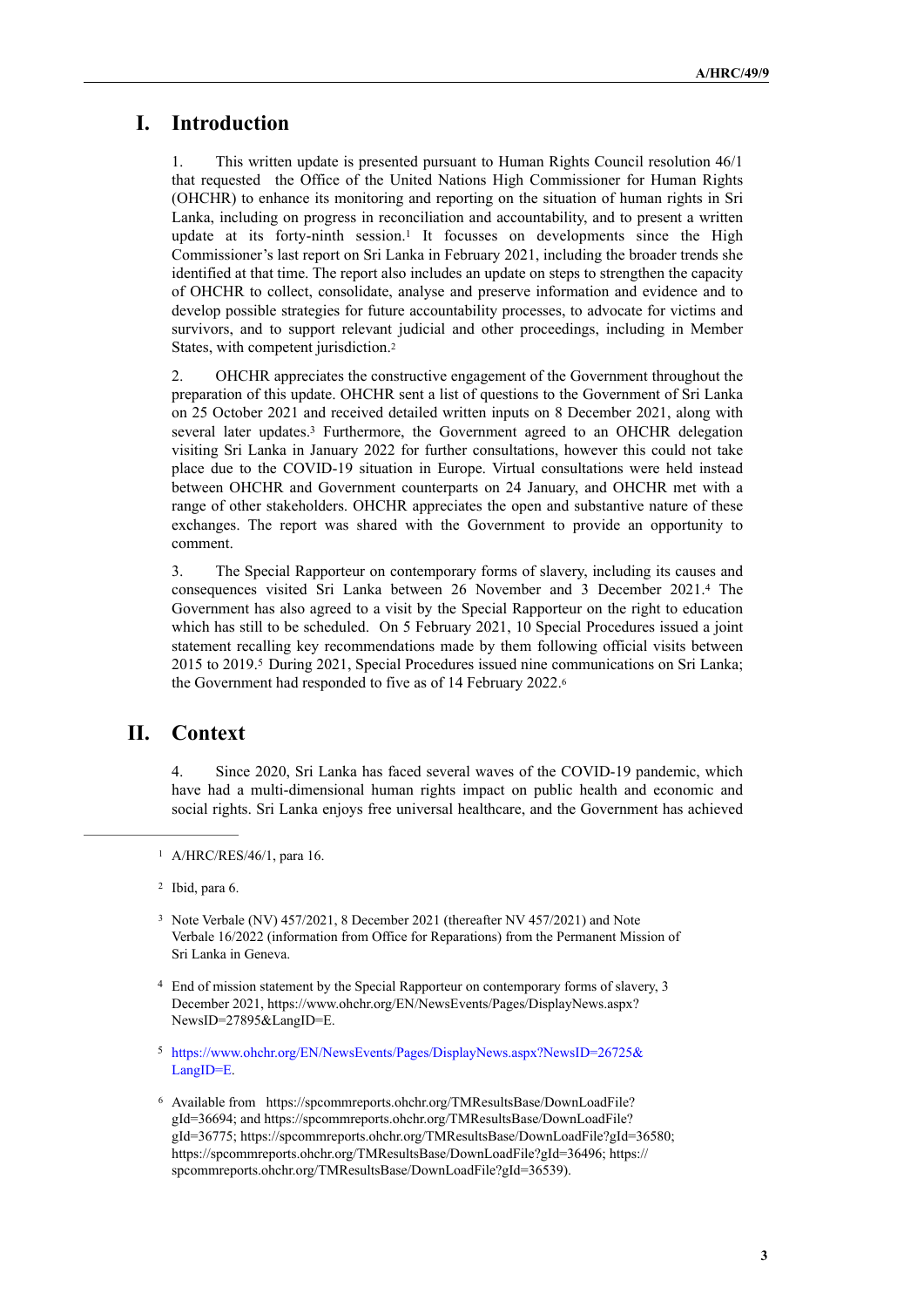a high vaccination rate and implemented various stimulus and economic support measures. Prolonged lockdowns and travel disruptions have nevertheless affected important sectors such as tourism, garments, services and transportation, as well as decreased export earnings and remittances. Moreover, policies to tackle a looming financial debt crisis have had various economic and social consequences, such as import restrictions, a depreciation of the currency and inflation in food and fuel prices.[7](#page-3-0)

<span id="page-3-10"></span><span id="page-3-9"></span>5. According to the World Bank, over 500,000 people may have fallen below the poverty line since the beginning of the pandemic with widespread loss of jobs and work hours mainly affecting informal sector workers and micro, small- and medium-sized enterprises.<sup>[8](#page-3-1)</sup> With women making up significant percentage of the workforce in the informal, garment and textiles sectors, they have been disproportionately affected by job or income loss.<sup>[9](#page-3-2)</sup> Many Sri Lankan migrant workers also lost their jobs in host countries affecting remittance income[.10](#page-3-3)

<span id="page-3-13"></span><span id="page-3-12"></span><span id="page-3-11"></span>6. The economic conditions have impacted on food security: a World Bank survey indicated 44 per cent of households were concerned about food.<sup>[11](#page-3-4)</sup> The introduction of a ban on use of fertilizers to promote organic agriculture, later reversed after protests, also impacted on food production. In August, the Government introduced new emergency regulations reportedly to curb speculative practices of traders amid high food prices and shortages of some essential commodities, which have now lapsed[.12](#page-3-5)

<span id="page-3-14"></span>7. Discontent about the economic situation and Government policies has led to protests. In response, the Government has enforced COVID-19 measures, including quarantine rules and other laws, to limit demonstrations over different economic and social issues and in some cases to arrest and charge protestors, although the protests were peaceful[.](#page-3-6)<sup>[13](#page-3-6)</sup> The Government asserts this was necessary on public health grounds. On several occasions, however, courts refused to grant injunctions requested by police to stop protests citing the right to freedom of expression or peaceful assembly.

<span id="page-3-15"></span>8. In June 2021, a police media spokesperson announced that the Criminal Investigation Department (CID) had formed a special team to patrol the cyberspace and arrest those who spread "false news" on social media about COVID-19 or other sensitive issues[.14](#page-3-7)

<span id="page-3-17"></span><span id="page-3-16"></span>9. The Government also informed OHCHR that it is drafting a new law on "Protection fromonline falsehoods and manipulation".<sup>[15](#page-3-8)</sup> The High Commissioner encourages the Government to take careful account of the observations made by UN human rights mechanisms on laws of this kind which can seriously impact the exercise of the rights to freedom of expression, opinion and information, and to ensure full consultation with representatives of civil society and independent media in the formulation of this law.

- <span id="page-3-2"></span><sup>[9](#page-3-11)</sup> Ibid; See Research brief: The supply chain ripple effect: How COVID-19 is affecting [garment workers and factories in Asia and the Pacific \(ilo.org\).](https://www.ilo.org/asia/publications/issue-briefs/WCMS_758626/lang--en/index.htm)
- <span id="page-3-3"></span> $10$  talking economics - Repatriation and Replacement of Lost Foreign Jobs: Handling Labour [Migration in Sri Lanka during COVID-19 \(ips.lk\).](https://www.ips.lk/talkingeconomics/2020/05/14/repatriation-and-replacement-of-lost-foreign-jobs-handling-labour-migration-in-sri-lanka-during-covid-19/)
- <span id="page-3-4"></span><sup>11</sup> [Sri Lanka Overview: Development news, research, data | World Bank](https://www.worldbank.org/en/country/srilanka/overview#1).
- <span id="page-3-5"></span><sup>[12](#page-3-14)</sup> Extraordinary Gazette 2243/1 of 30 August 2021 and Extraordinary Gazette 2243/3 Emergency (Provision of Essential Food) Regulation No. 1 of 2021.
- <span id="page-3-6"></span><sup>[13](#page-3-15)</sup> See joint communication from UN Special Rapporteurs, AL LKA (4.2021), 17 August 2021.

<span id="page-3-0"></span>[Sri Lanka Overview: Development news, research, data | World Bank](https://www.worldbank.org/en/country/srilanka/overview#4). [7](#page-3-9)

<span id="page-3-1"></span>[SriLanka-DevUpd-Apr9.pdf \(worldbank.org\),](https://thedocs.worldbank.org/en/doc/15b8de0edd4f39cc7a82b7aff8430576-0310062021/original/SriLanka-DevUpd-Apr9.pdf) page 27. [8](#page-3-10)

<span id="page-3-7"></span><https://www.themorning.lk/no-warrant-needed-for-fake-news-arrests/>. [14](#page-3-16)

<span id="page-3-8"></span><sup>&</sup>lt;sup>[15](#page-3-17)</sup> NV 457/2021, page 11.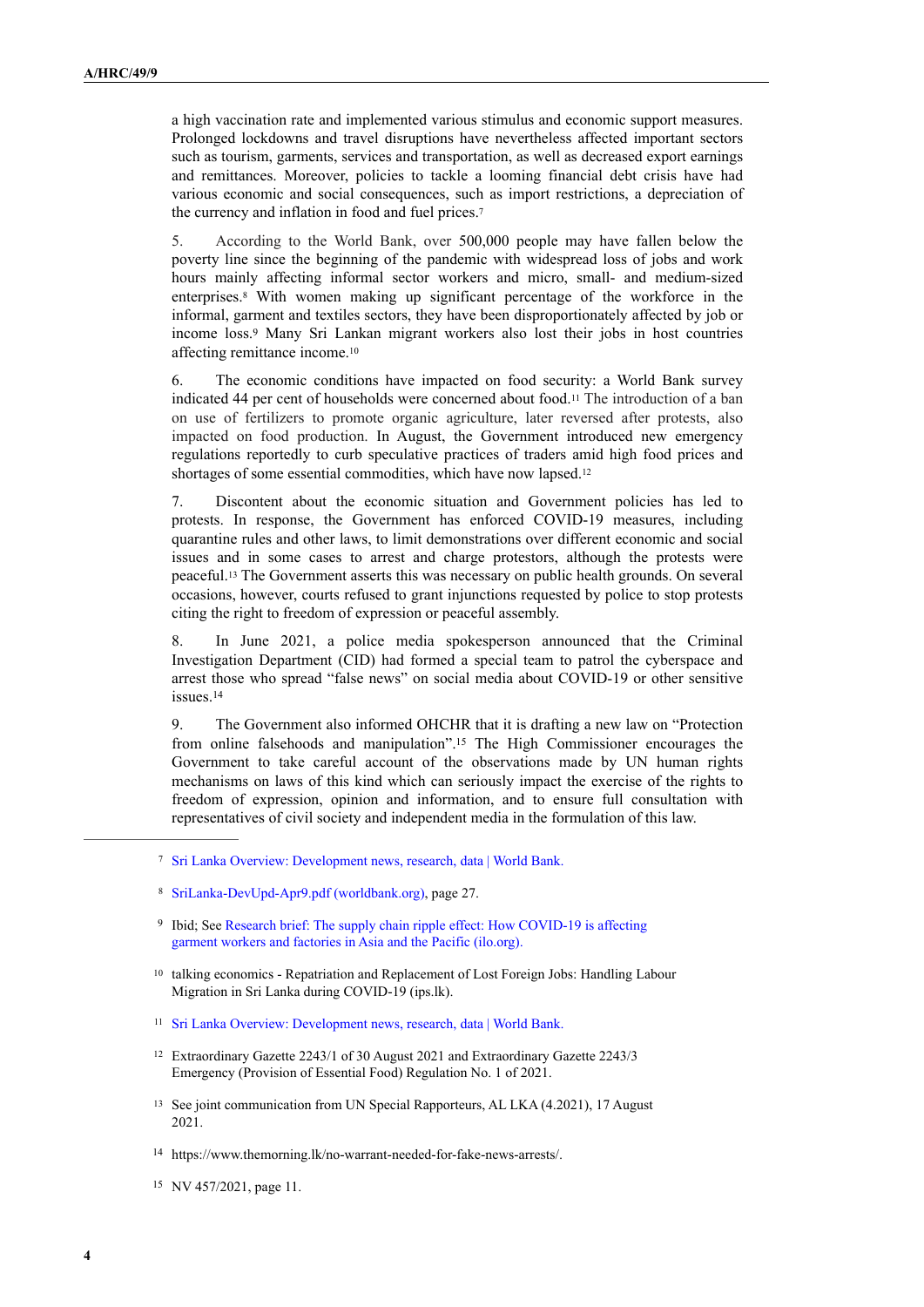#### **A. Legal and institutional developments affecting human rights**

10. In her previous report, the High Commissioner warned of the erosion of the independence of key institutions in Sri Lanka, particularly following the 20<sup>th</sup> amendment to the Constitution that changed the appointment process to the judiciary and independent institutions, including the Human Rights Commission of Sri Lanka (HRCSL). [16](#page-4-0)

<span id="page-4-6"></span>11. In November 2021, following a special review, the Global Alliance of National Human Rights Institutions (GANHRI) recommended that the HRCSL be downgraded from A to B status on three grounds: the lack of a transparent and independent appointment process; lack of plurality and diversity; and the failure by the HRCSL to independently and effectively exercise its human rights mandate[.](#page-4-1)<sup>[17](#page-4-1)</sup> A retired Supreme Court Justice Rohini Marasinghe was appointed as a new Chair of the HRCSL in December 2021.

<span id="page-4-7"></span>12. The High Commissioner is also concerned that the independence of the Right to Information Commission, which has made important rulings, may also be undermined following the appointment of retired Supreme Court Justice Upali Abeyratne as the Chair. As highlighted in previous reports, Justice Abeyratne served as Chair of the Presidential Commission of Inquiry on alleged political victimisation which obstructed and intervened in judicial proceedings on several "emblematic" human rights cases[.18](#page-4-2)

<span id="page-4-10"></span><span id="page-4-9"></span><span id="page-4-8"></span>13. The High Commissioner stresses that the process now underway to draft a new Constitution will be of fundamental importance for the protection of human rights in Sri Lanka, the independence of key institutions, and the devolution of political authority, which the Human Rights Council has noted "is integral to reconciliation and the full enjoyment of humanrights by all members of its population."<sup>[19](#page-4-3)</sup> A committee of experts appointed by the Government is working on a draft Constitution and has invited public to provide comments[.](#page-4-4)<sup>[20](#page-4-4)</sup> The High Commissioner urges the Government to take into account the observations and recommendations made over the years by various United Nations human rights mechanisms with respect to human rights in the Constitution. She also urges the Government to make the draft available for public consultation and debate before being presented to Parliament.

#### **B. Militarisation and land issues**

<span id="page-4-11"></span>14. As observed in previous reports, the past two years have seen an increase in the militarization of civilian government functions in Sri Lanka.<sup>[21](#page-4-5)</sup> The Government justifies these appointments in terms of improving efficiency and being in conformity with the law. The High Commissioner remains concerned, however, that the concentration of civilian positions in the hands of military officials, affects the democratic governance and the longterm character of the state.

15. In addition to the Ministry of Defense, current or former military officers - including some implicated in alleged grave human rights violations - now occupy positions of authority in several ministries, including Foreign Affairs, Public Security, Finance, Health, Wildlife and Forest Conservation. Although the Secretariat regulating NGOs has been

- <span id="page-4-2"></span><sup>[18](#page-4-8)</sup> HRC/46/20, paras. 26 and 27.
- <span id="page-4-3"></span>A/HRC/RES/25/1, 9 April 2014. [19](#page-4-9)

<span id="page-4-0"></span><sup>16</sup> A/HRC/46/20, para. 24.

<span id="page-4-1"></span><sup>&</sup>lt;sup>[17](#page-4-7)</sup> GANHRI Sub-Committee on Accreditation Report – October 2021, December 2021, page 31 [https://www.ohchr.org/Documents/Countries/NHRI/GANHRI/SCA-Report-](https://www.ohchr.org/Documents/Countries/NHRI/GANHRI/SCA-Report-October-2021_E.pdf)[October-2021\\_E.pdf.](https://www.ohchr.org/Documents/Countries/NHRI/GANHRI/SCA-Report-October-2021_E.pdf) 

<span id="page-4-4"></span><sup>&</sup>lt;sup>[20](#page-4-10)</sup> Note Verbale 64/22, 22 February 2022 (NV 64/22), para 24.

<span id="page-4-5"></span><sup>&</sup>lt;sup>[21](#page-4-11)</sup> A/HRC/43/19, para 33; HRC/46/20, paras 20-23.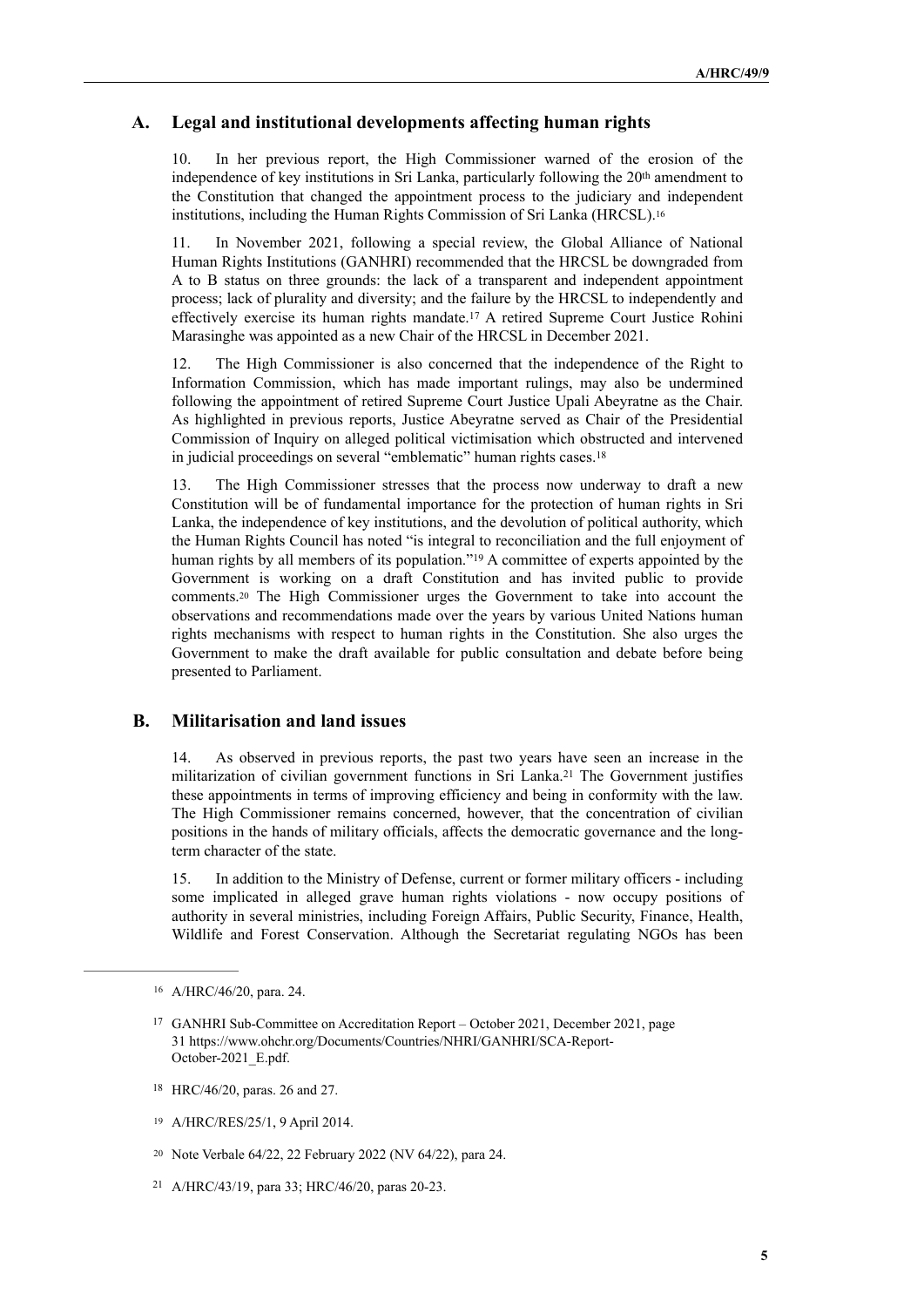<span id="page-5-5"></span>transferred to the Foreign Minister, the Ministry of Defense controls at least 31 other agencies ranging from media to immigration. In August 2021, for example, a Major-General was appointed as Commissioner of Essential Services to oversee implementation of the emergency regulations to ensure food security and price controls[.](#page-5-0)<sup>[22](#page-5-0)</sup> In December 2021, Army Commander General Shavendra Silva, was appointed to implement the President's 'Green Agriculture Operative Centre' to promote and distribute organic fertilizer[.23](#page-5-1)

<span id="page-5-7"></span><span id="page-5-6"></span>16. The President continued to renew Gazette notifications under Section 12 of the Public Security Ordinance which "authorises recourse to the armed forces in circumstances where the performance of police functions requires to be strengthened."[24](#page-5-2) Such orders continue the militarized approach to law enforcement and expand the role of military in policing functions. Reports indicate a disproportionately high number of military checkpoints in the Northern province, and complaints of discriminatory treatment or harassment during security checks, particularly for women.

<span id="page-5-8"></span>17. The release of land occupied by the military, particularly in the Northern and Eastern Provinces, has been an important element of peacebuilding and reconciliation. The Government reports that the total number of private lands released by the Armed Forces from 2009 to 31 October 2021 is 2,601,796 acres or 92.42 per cent, with a further 53 (0.19 percent) acres is proposed for release.<sup>[25](#page-5-3)</sup> However, a renewed trend of land disputes related to Buddhist heritage conservation or forestry protection, has created new tensions with minority communities, particularly in the Eastern Province given the diverse population and heritage of the region.

18. Since June 2020, a Task Force for Archaeological Heritage Management in the Eastern Province headed by the Defence Secretary, is working with the Archaeological Department, Mahaweli Authority, Forest Department, Wildlife Department, police, military and Buddhist clergies to identify archaeological monuments and facilitate the repair or construction of Buddhist sites. The Government has also imposed restrictions on land use in these areas on the basis of environmental and forest preservation. Minority communities fear the program is being used to change the demographic landscape of the region. This could impact livelihoods and increase potential for new conflicts.

<span id="page-5-9"></span>19. OHCHR has recorded reports of 45 such disputes over land involving state actors and minorities between January and November 2021. For instance, around 340.33 acres of land in 11 locations in the Kuchchaveli DS Division of Trincomalee District was leased out toseven Buddhist Trustees/temples for 30 years.<sup>[26](#page-5-4)</sup> In September 2020, media reported that the Archaeological Department took over 358 acres of land in Thennamaravadi, Trincomalee district, which are claimed by Tamil farmers, after they were identified as archaeological sites.

### **C. Increasing majoritarianism and effects on reconciliation and peace building**

20. In his address to the 76th session of the General Assembly in September, the President affirmed the Government's "firm intention to build a prosperous, stable and

<span id="page-5-0"></span><sup>&</sup>lt;sup>22</sup> [G 34894 \(E\) \(I-I\) Appointment by Presi.pmd \(documents.gov.lk\).](http://documents.gov.lk/files/egz/2021/8/2243-05_E.pdf)

<span id="page-5-1"></span><sup>&</sup>lt;sup>23</sup> [President orders setting up of Green Agriculture Operations Centre | Daily News.](http://www.dailynews.lk/2021/12/06/local/266508/president-orders-setting-green-agriculture-operations-centre)

<span id="page-5-2"></span><sup>&</sup>lt;sup>[24](#page-5-7)</sup> NV 64/2022, para 27; for instance, see Extraordinary Gazette 2259/2 of 20 December 2021, [2259-02\\_E.pdf, \(presidentsoffice.gov.lk\).](https://www.presidentsoffice.gov.lk/wp-content/uploads/2021/12/2259-02_E.pdf)

<span id="page-5-3"></span><sup>&</sup>lt;sup>[25](#page-5-8)</sup> NV 457/2021, page 24.

<span id="page-5-4"></span><sup>&</sup>lt;sup>26</sup> Notification under State Land Regulation No. 21(2)[,http://documents.gov.lk/en/](http://documents.gov.lk/en/gazette.php) [gazette.php.](http://documents.gov.lk/en/gazette.php)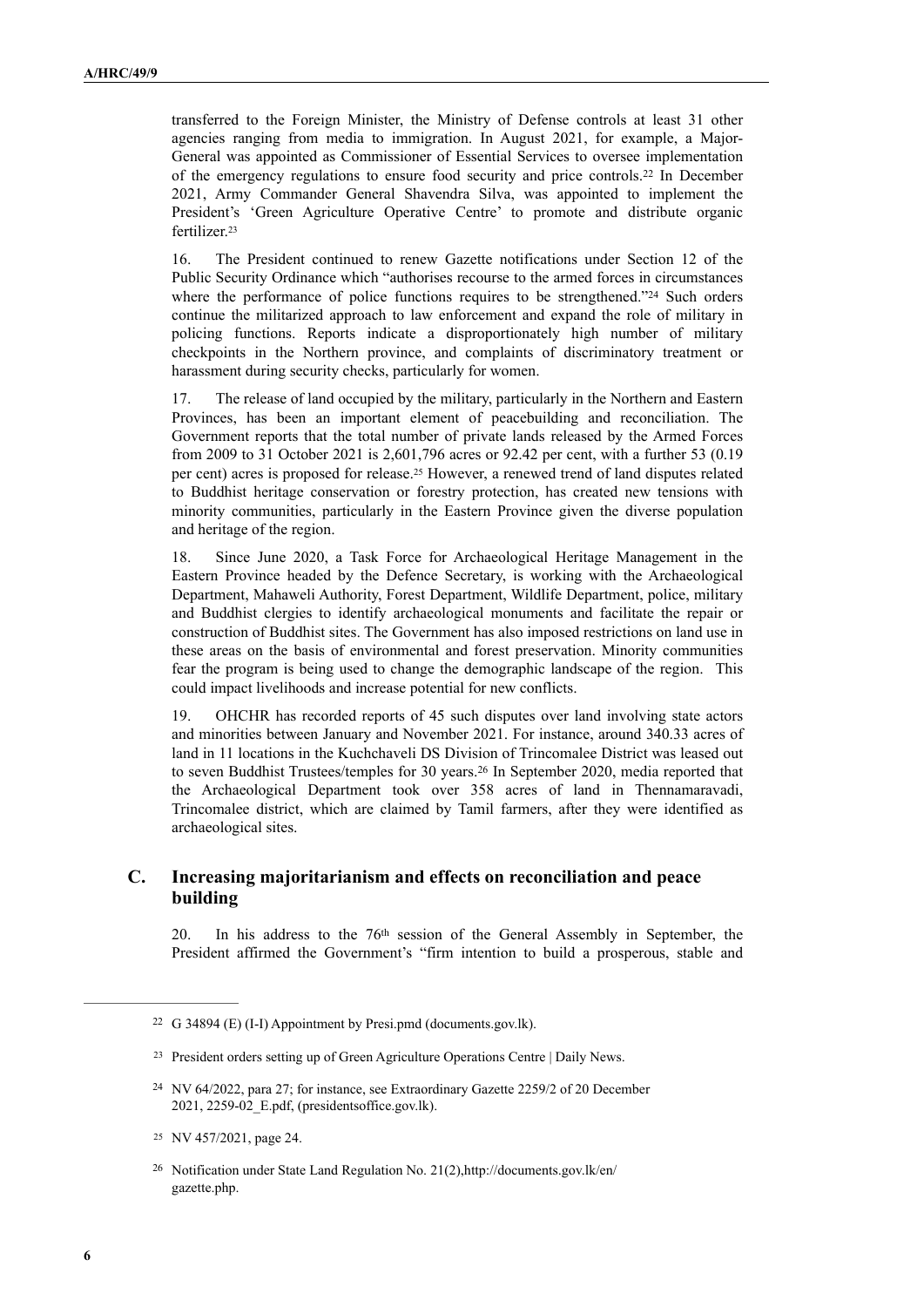<span id="page-6-5"></span>secure future for all Sri Lankans, regardless of ethnicity, religion or gender.["](#page-6-0)<sup>[27](#page-6-0)</sup> However, actions by the Government during the past year have reinforced the nexus between Sinhalese nationalism, Buddhism and the state, increasing the sense of marginalisation and anxiety among Tamil, Muslim and Christian minority communities, and undermining the prospects for reconciliation.

21. In October 2021, the President appointed a Presidential Task Force with a mandate to formulate a framework and make recommendations for the implementation of the concept of "One Country, One Law" promised in his election manifesto and to present a final report by 28 February 2022. Controversially, he appointed as its chairperson Buddhist monk Gnanasara Thera, the leader of the Bodu Bala Sena (BBS), a Buddhist extremist organization known for its anti-Muslim rhetoric and hate speech. Gnanasara Thera has been accused of provoking anti-Muslim violence in the past, for instance, the riots in Aluthgama in 2014 and Digana in 2018. <sup>[28](#page-6-1)</sup> In August 2018, he was sentenced to six years of imprisonment for contempt to court for a separate incident but received a Presidential pardon in May 2019.

<span id="page-6-6"></span>22. The Constitution already recognizes Sri Lanka as a unitary State (article 2) and the equality of citizens before the law (article 12), but the concept of "One Country, One Law" may have implications for the devolution of political authority and law-making powers to the provincial level. It may also relate to sets of customary personal laws that have allowed different communities to retain specific practices, preserving the diversity of multiple identities in Sri Lankan society. Today these are defined as the Thesawalamai Law that applies to Tamils in the Northern Province, the Kandyan law that is an elective matrimonial and inheritance framework for Kandy Sinhalese, and the Muslim personal law. All three regimes deal primarily with issues of property including land, inheritance including interstate succession, and marriage and divorce, but also have important identity-based symbolic value.

<span id="page-6-7"></span>23. Separately, the Government informed OHCHR that a Muslim Law Reform Advisory Committee appointed by the Minister of Justice has made recommendations for the amendment of the Muslim Marriage and Divorce Act of 1951, General Marriages Ordinance and Civil Procedure Code, to bring them into the conformity with prevailing international standards. The legal draftsman is now preparing the amendments  $29$  The amendments reportedly will, inter alia, introduce a minimum age of marriage of 18 years for Muslims, introduce minimum educational qualifications for members of Qazi courts and the possibility of female members, and give Muslims the choice of registering their marriages under the General Law.<sup>[30](#page-6-3)</sup> The High Commissioner welcomes any progressive reforms that will strengthen the rights of women and girls in line with international human rights standards and encourages maximum consultation with the Muslim community, in particular women.

<span id="page-6-8"></span>24. In 2021, new Buddhist temples, statues and shrines were erected at symbolic locations with the patronage of military and government officials. On 18 January 2021, the State Minister for National Heritage and military officers inaugurated a Buddha statue erected despite a court order allegedly on the site of an ancient Hindu temple in Mullaithivu District.<sup>[31](#page-6-4)</sup> In November 2021, a new monumental stupa in Annuradhapura, built with

<span id="page-6-9"></span><span id="page-6-0"></span>[https://www.un.int/srilanka/news/president-addresses-general-debate-76th-session-general-](https://www.un.int/srilanka/news/president-addresses-general-debate-76th-session-general-assembly-un-new-york-21-27-september) [27](#page-6-5) [assembly-un-new-york-21-27-september](https://www.un.int/srilanka/news/president-addresses-general-debate-76th-session-general-assembly-un-new-york-21-27-september).

<span id="page-6-1"></span><sup>&</sup>lt;sup>[28](#page-6-6)</sup> OHCHR, "Sri Lanka: Pillay alarmed by intercommunal violence, calls for end to hate speech", 16 June 2014.

<span id="page-6-2"></span><sup>&</sup>lt;sup>[29](#page-6-7)</sup> NV 457/2021, page 13.

<span id="page-6-3"></span>[<sup>30</sup>](#page-6-8) Ibid.

<span id="page-6-4"></span><sup>&</sup>lt;sup>31</sup> [State Minister of National Heritage installs Buddha statute on Vimeo;](https://vimeo.com/519934257) Antiquities excavation in North, East: Work commences on 10 sites - The Morning - Sri Lanka [News](https://www.themorning.lk/antiquities-excavation-in-north-east-work-commences-on-10-sites/).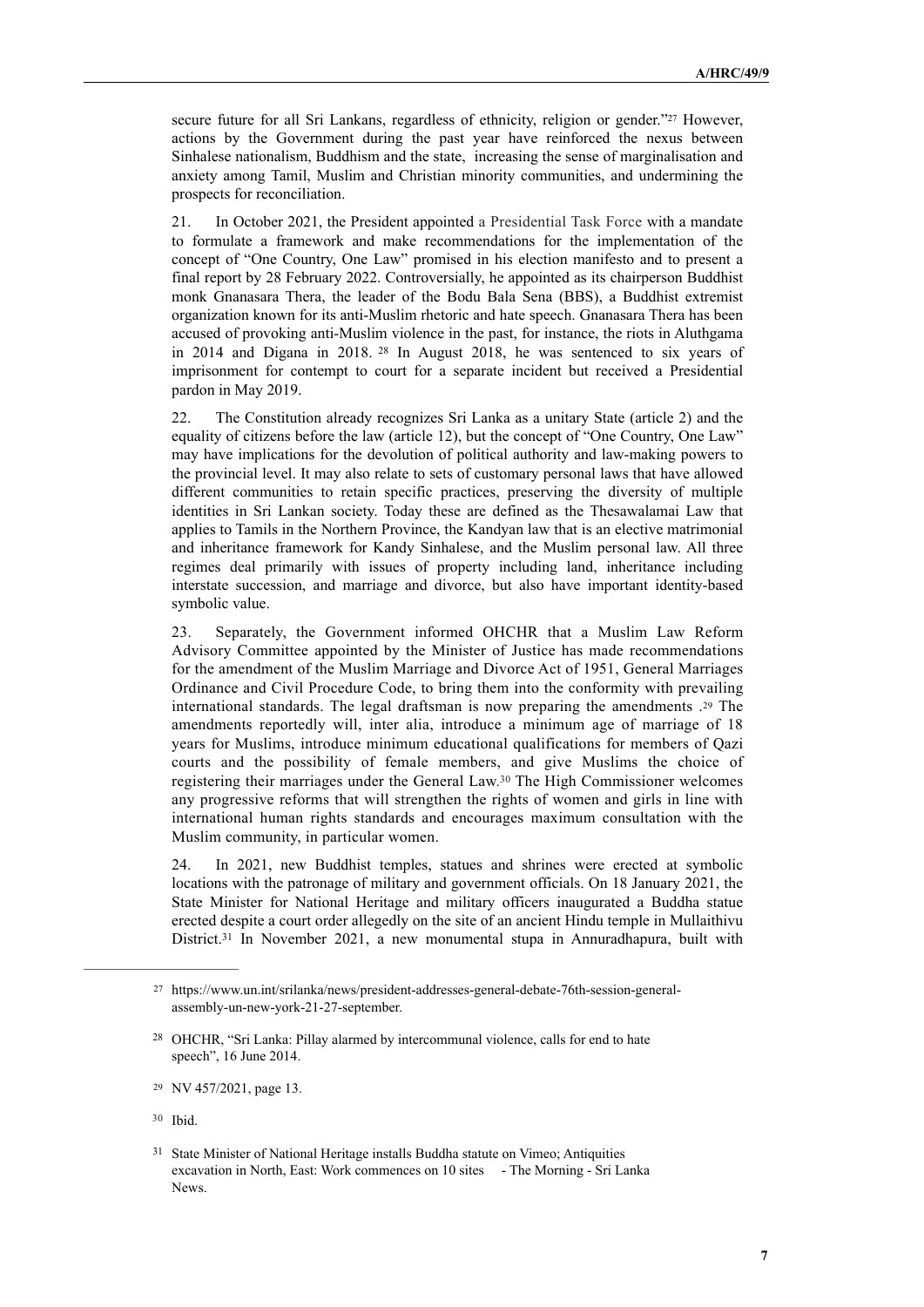<span id="page-7-5"></span>support of the military, was consecrated as a tribute to "War Heroes" reinforcing narratives that depict the conflict in ethno-religious terms.<sup>[32](#page-7-0)</sup> The appointment in November 2021 of a Buddhist monk as Chancellor of the University of Colombo, the country's premier academic institution, was protested by teachers and students as undermining secularism and academic independence.

<span id="page-7-6"></span>25. Several Government figures made policy proposals which would disproportionately affect the Muslim community. In February 2021, the Government revoked the forced cremation policy for COVID-19 deceased; however, the distant location of the burial site poses practical challenges for grieving families as they must travel a long distance to visit or perform rituals. In March 2021, Public Security Minister Sarath Weerasekara proposed a ban on burqas and niqabs, stating that such veils are signs of "religious extremism" which affect national security[.](#page-7-1)<sup>[33](#page-7-1)</sup> The Government has clarified that the proposed ban on face coverings which hinder identification would apply to all communities and both sexes[.](#page-7-2)<sup>[34](#page-7-2)</sup> In October 2021, the Cabinet approved a proposal to ban cattle slaughtering in the country (an activity mostly conducted by Muslim butchers). Although these proposals have not been advanced or implemented, they have contributed to a climate of anti-Muslim rhetoric and added to the feeling of alienation by the Muslim community.

<span id="page-7-8"></span><span id="page-7-7"></span>26. Incidents of attacks targeting Christian Evangelical and non-denominational churches have continued to be reported, including intimidation or harassment of pastors by public officials or members of other creeds, and disturbance at places of worship. [35](#page-7-3)

#### **D. Intimidation and threats to civil society and victims**

27. The pattern of surveillance and harassment of civil society organizations (CSOs), human rights defenders and victims highlighted in previous reports has continued, particularly for those in the country's north and east. OHCHR continues to receive allegations of intimidation, monitoring and surveillance by security services against human rights defenders, civil society representatives, journalists and families of the disappeared. The Government stresses that all such complaints should be submitted to relevant national mechanisms.[36](#page-7-4)

<span id="page-7-9"></span>28. CSOs and activists are regularly visited in their offices or homes or called by the police for inquiries and questioned about staff and donors' bank details, their foreign contacts, travel history, or the passwords of their social media accounts. For instance, in December 2021, the Terrorist Investigation Division (TID) of the police called the staff of at least four organizations in the Northern Province for 'inquiries' and questioned them for several hours. They were requested to submit all information on their funding organizations for the past years and details of the beneficiaries. The Government asserts that such scrutiny is necessary to combat money-laundering and financing of terrorism.

29. A range of restrictions have affected the operating space for CSOs, particularly in the north and east. Organisations report being unable to work without surveillance or scrutiny and having to inform and get approval from the district secretariat for any activity. Some areas of work that do not involve material service delivery, such as psycho-social support, are particularly discouraged. CSOs informed OHCHR that banks often require them to get approval from their respective district secretariat before releasing funds, placing administrative hurdles for CSOs.

<span id="page-7-0"></span><sup>&</sup>lt;sup>32</sup> [https://www.army.lk/news/gigantic-%E2%80%98sanda-hiru-seya%E2%80%99-offered](https://www.army.lk/news/gigantic-%25E2%2580%2598sanda-hiru-seya%25E2%2580%2599-offered-maha-sangha-immortalizing-memories-%25E2%2580%2598ranaviru%25E2%2580%2599-sacrifices) [maha-sangha-immortalizing-memories-%E2%80%98ranaviru%E2%80%99-sacrifices](https://www.army.lk/news/gigantic-%25E2%2580%2598sanda-hiru-seya%25E2%2580%2599-offered-maha-sangha-immortalizing-memories-%25E2%2580%2598ranaviru%25E2%2580%2599-sacrifices) 

<span id="page-7-1"></span><sup>&</sup>lt;sup>33</sup> [Niqab included in proposed ban - The Morning - Sri Lanka News](https://www.themorning.lk/niqab-included-in-proposed-ban/).

<span id="page-7-2"></span>[<sup>34</sup>](#page-7-7) NV 64/22, para 50.

<span id="page-7-3"></span>A faith-based organisation reported 77 incidents against freedom of religion in 2021. [35](#page-7-8)

<span id="page-7-4"></span><sup>36</sup> NV 64/22, para 53.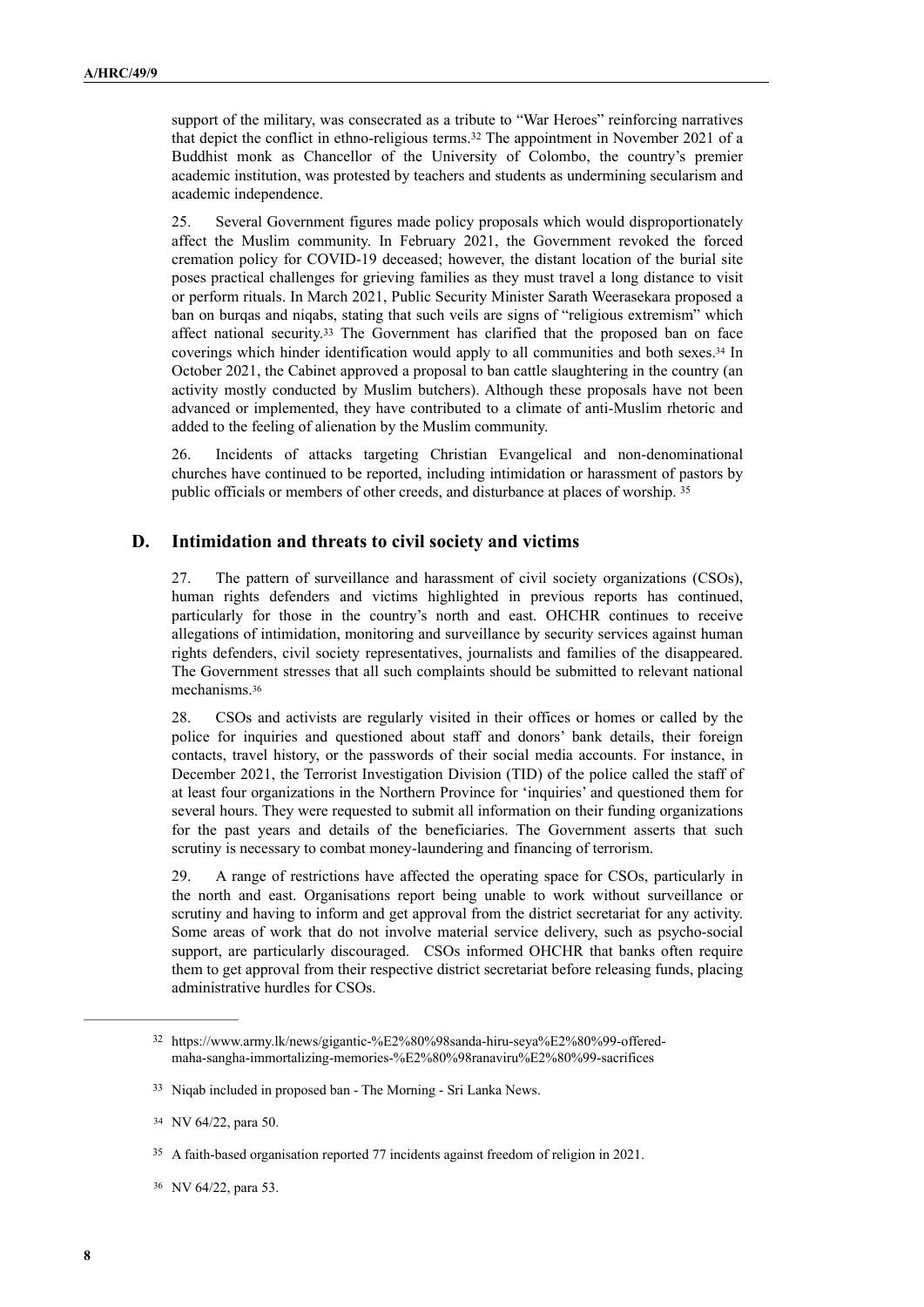30. The High Commissioner is concerned by the Government's recent public responses to human rights advocacy by well-known and respected civil society representatives and its conflation with LTTE propaganda. Similar interventions in the past have had a chilling effect on Sri Lankan human rights defenders, including in their interaction with the Human Rights Council.

31. The High Commissioner notes as a positive development the transfer of the National Secretariat for Non-Governmental Organizations (NGO Secretariat), which regulates CSOs, from the Ministry of Defence to the Ministry of Foreign Affairs in November 2021, and hopes this will lead to a fundamental change in the current securitised approach and promotea more enabling environment for civil society.<sup>[37](#page-8-0)</sup> The Government informs that it has begun consultations on a proposed revision of the Voluntary Social Services (Registration and Supervision) Act No. 31 of 1980[.38](#page-8-1)

<span id="page-8-5"></span><span id="page-8-4"></span>32. OHCHR received several reports that victim groups continue to face harassment and intimidation from the authorities, including multiple visits from intelligence and police officers inquiring about plans for protests or commemoration or their past links with the Liberation Tigers of Tamil Eelam (LTTE). In addition, rehabilitated LTTE members and their families or anyone considered to have had any link to LTTE during the conflict are targets of constant surveillance. The High Commissioner is concerned about the gender dimension of these policies in a context where many of those advocating for justice are women survivors or family members and face additional vulnerability in their dealings with the security forces and authorities. Civil society organisations and victims' groups, especially those that are grassroots and women-led, should be treated as vital partners in peacebuilding, and they must be allowed to mobilize, advocate and carry out peacebuilding and reconciliation related activities.

33. There were also cases in which victims' groups, CSOs and politicians were prevented by the authorities from holding peaceful events and commemorative activities. In May 2021, police obtained court injunctions against 27 individuals to prevent them from organizing a commemoration of the war in Mullivaikkal. Although the court amended the restraining order the next day, lockdown was imposed in Mullivaikkal and surrounding areas and military blocked road access. In September 2021, a court issued a restraining order on the leader of the association of the families of the disappeared to prevent them participating in rallies and meetings. In December 2021, the police obtained a court injunction to stop an event organised in Kandy by a local human rights organisation to celebrate Human Rights Day, citing it may cause 'disunity' amongst different ethnic groups.

#### **E. Custodial deaths, torture and other ill-treatment**

<span id="page-8-6"></span>34. The High Commissioner welcomes the steps that have been taken to reduce prison overcrowding in the context of the COVID-19 pandemic, particularly the release of pretrial detainees on bail. As a result, the Government reports the prison population was reducedfrom  $32,000$  in October 2020 to 18,903 on 17 February 2022.<sup>[39](#page-8-2)</sup> The Judicial Services Commission has issued directives to judges to increase the use of bail, and the Attorney General has also issued directions to the police to reduce incarceration of people arrested for possession of user-quantities of drugs. [40](#page-8-3)

<span id="page-8-7"></span>35. The High Commissioner remains seriously concerned about the repeated incidents of deaths in custody and alleged armed encounters with police. For example, on 6 June, Mohamed Ali Khan, who had been arrested for an alleged quarantine violation, died in

<span id="page-8-0"></span>Gazette notification No. 2254/30 dated 17 November 2021. [37](#page-8-4)

<span id="page-8-1"></span>NV 64/22, para 64.

<span id="page-8-2"></span><sup>&</sup>lt;sup>[39](#page-8-6)</sup> NV 64/2022, para 68.

<span id="page-8-3"></span>[<sup>40</sup>](#page-8-7) NV 457/2021, page 19.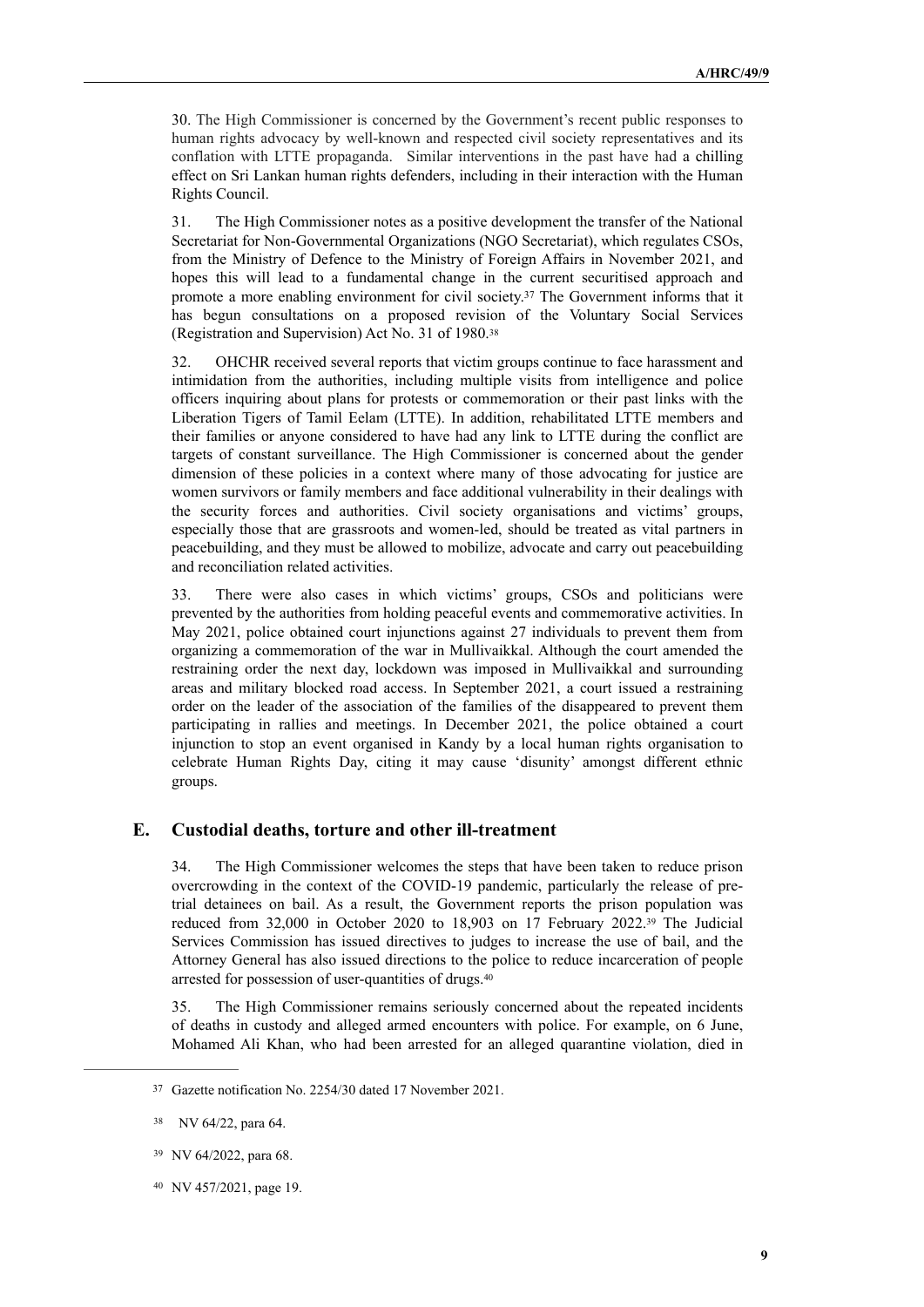police custody in Wattalpola Panadura, near Colombo. Police reported that he jumped from a moving police vehicle; however, his family alleged that he was beaten and killed by police. Two suspects (Chandran Vidushan and Ramzan) died within hours of their arrests in Batticaloa in June and in Mannar in October 2021 (respectively), reportedly due to drugrelated causes. On 18 July 2021, a gang leader, Lalith Wasantha Pinto was killed by the Special Task Force reportedly when resisting arrest. On 11 January 2022, Rajapaksa Mudiyanselage Menike died after falling out of a window from the 5th floor of the Criminal Investigations Department (CID) building in Fort, Colombo where she was being held over fraud allegations; according to the police she committed suicide.

36. The High Commissioner is alarmed that on at least two occasions, the Bar Association and private lawyers had notified the authorities that the detainees' lives were at risk. For instance, on November 16, police killed Hewa Lunuwilage Lasantha in Kalutara when he was being escorted to recover firearms, allegedly used in another crime and he reportedly attacked the police officers. A day before, Lasantha's lawyer had contacted the Bar Association to inform that his client's life was in danger. The Bar Association in its statement confirmed that it had warned the Inspector General of Police and the HRCSL about the risk of imminent killing and stated that the incident 'has the hallmarks of an extrajudicial killing'.<sup>[41](#page-9-0)</sup> In similar incidents, Malon Mabula and Tharaka Perera Wijesekera were shot dead on 11 and 12 May respectively in Nawagamuwa and Meengawa (Western Province) while they were being escorted out of detention to assist in investigation.

<span id="page-9-6"></span><span id="page-9-5"></span><span id="page-9-4"></span>37. The Government informed OHCHR that nine custodial deaths occurred between 1 January2021 to 30 November 2021, $42$  and that two police officers were charged, and seven police officers faced disciplinary actions<sup> $43$ </sup> in relation to custodial deaths, but it is not clear in which cases. The High Commissioner believes that in addition to attributing individual responsibility for these crimes and ensuring reparations to families, these cases warrant independent investigation to identify patterns and any command responsibility within the police service.

38. Several allegations of ill-treatment and torture by police have also been reported in 2021. The family of Chandran Vidushan, who died in police custody on 3 June reportedly of a drug overdose, alleged that police tied him to a tree and severely beat him with poles before taking him away. Cases have also been reported of ill-treatment and torture by military personnel. For instance, on 22 December 2021, a fisherman alleged that he was severely beaten by Sri Lankan military officers in Jaffna. On 27 November, a journalist was reportedly beaten by Sri Lankan military personnel while he was photographing the roadside name board at Mullivaikkal. Lawyers for Prevention of Terrorism Act (PTA) detainees have also reported torture and ill-treatment during interrogation by the TID in Joseph Camp, Vavuniya.

39. It was widely reported that in September 2021 the State Minister of Prison Management and Prisoners' Rehabilitation, Lohan Ratwatte, forcibly entered a prison in Colombo with a group of friends to show them the gallows, and later a prison in Anuradhapura where he allegedly forced two Tamils detained under PTA to kneel at gunpoint and threatened to kill them. Ratwatte resigned from the Prisons portfolio, but retains his position as State Minister for Gems and Jewellery.

<span id="page-9-7"></span>40. In what the Government highlights as a torture prevention measure, the Criminal Procedure Code was amended requiring Magistrates to visit police stations at least once a month to personally see suspects in police custody to check on whether they have been subjectto torture or ill-treatment during and after arrest.<sup>[44](#page-9-3)</sup> Concerns have been expressed that this alternative inspection regime will be difficult to implement in practice due to

<span id="page-9-3"></span>44 Ibid, page 16.

<span id="page-9-0"></span>[STATEMENT: KILLING OF A SUSPECT IN POLICE CUSTODY - BASL.](https://basl.lk/statement-killing-of-a-suspect-in-police-custody/) [41](#page-9-4)

<span id="page-9-1"></span><sup>42</sup> NV 457/2021, page 22.

<span id="page-9-2"></span> $43$  Ibid, page 23.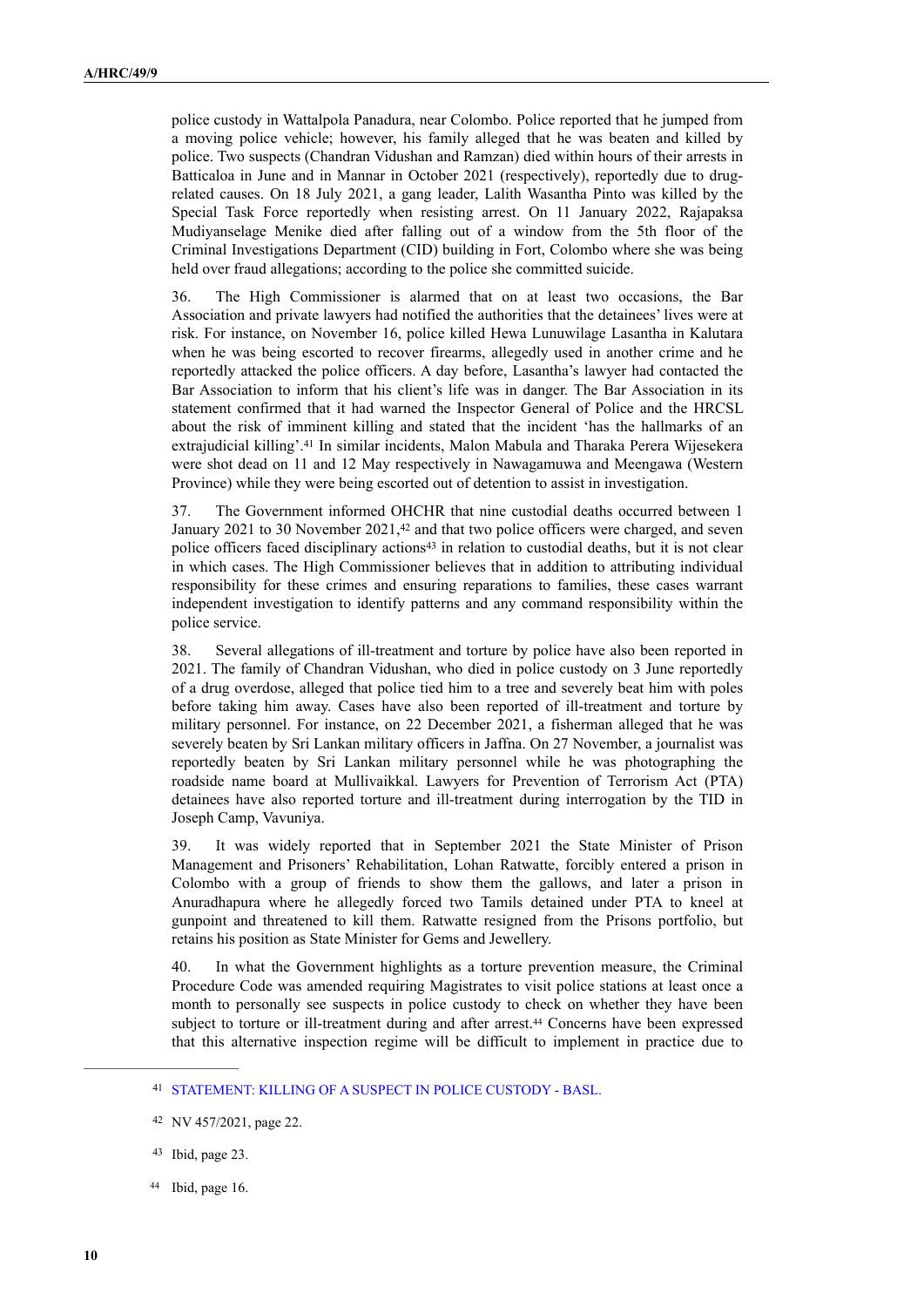<span id="page-10-5"></span>limited time and capacity. Meanwhile there has been no further progress towards establishment and operationalization of a National Preventive Mechanism under the Optional Protocol to the Convention against Torture. The High Commissioner recalls the comprehensive observations made on Sri Lanka by the Committee Against Torture in 2016 and urges the Government to take concrete steps to implement those recommendations.[45](#page-10-0)

#### **F. Prevention of Terrorism Act**

41. On 10 February 2022, the Prevention of Terrorism Act (PTA) Amendment Bill was presented to Parliament. The Government informs these are initial steps towards promulgation of more comprehensive legislation. The High Commissioner recognises the importance of this initial step and notes the proposed amendments, such as the increase of magistrates' powers to visit places of detention, speeding up of trials, as well as the repeal of section 14 which imposes serious limitations to publications. However, other parts of the proposed amendments do not comply fully with Sri Lanka's international human rights obligations and leave intact some of the most problematic provisions of the PTA which have led to alleged human rights violations including arbitrary detention and torture. These include an overly broad and vague definition of terrorism, which may result in discriminatory or arbitrary application of the law, and the admissibility of confessions under the PTA made to law enforcement without a lawyer's presence, often used as primary evidence in courts in PTA cases, lengthy administrative and pre-trial detention of up to 12 months, and provisions for immunity of officers from prosecution which are not in compliance with the international human rights standards.

42. The High Commissioner urges the Government and the Parliament to give full consideration to the analysis and recommendations made over many years by UN human rights mechanisms on the PTA, in particular the five key benchmarks identified by seven Special Procedures mandates in their communication on 9 December 2021, which they consider as "necessary prerequisites" to ensure the PTA is amended to be compliant with international law obligations.[46](#page-10-1)

<span id="page-10-7"></span><span id="page-10-6"></span>43. Meanwhile, the Government continues to detain, investigate and prosecute individuals under this act. The High Commissioner reiterates her call for the Government to apply a moratorium on the use of the PTA until it is replaced by legislation that fully complies with the country's international human rights obligations. According to Government data, as of 2 December 2021, 333 people remain detained under the PTA, of whom 16 were convicted, 11 are under appeal, and the remaining are detained as suspects.<sup>47</sup> Since 24 June, 81 PTA detainees have been released[.](#page-10-3)<sup>[48](#page-10-3)</sup> Among prominent PTA cases, Ahnaf Jazeem, detained for over 18 months under the PTA, was released on bail on 15 December 2021. Hejaaz Hizbullah, a lawyer who had been detained under the PTA since 14 April 2020, was granted bail by the High Court on 7 February 2022.

<span id="page-10-8"></span>44. In June 2021, 16 PTA prisoners nearing the end of their sentences were released under Presidential pardon. On 24 August 2021, the President appointed a three-member Advisory Board, headed by a retired Chief Justice, to which detainees or their representative could apply for review.[49](#page-10-4)

<span id="page-10-9"></span>45. Reports indicate that at least 70 people have been arrested under the PTA for sharing social media posts commemorating victims of the war that included LTTE images or Tamil nationalist iconography. On 18 May, police arrested 10 people near Batticaloa under the

<span id="page-10-0"></span>A/HRC/34/54/Add.2, paras 115-122. [45](#page-10-5)

<span id="page-10-1"></span>OL LKA (7.2021). [46](#page-10-6)

<span id="page-10-2"></span>NV 457/2021, page 15. [47](#page-10-7)

<span id="page-10-3"></span>[<sup>48</sup>](#page-10-8) NV 64/2022, para 80.

<span id="page-10-4"></span><sup>&</sup>lt;sup>49</sup> The Advisory Board is envisaged in section 13 of the PTA, but it was never established.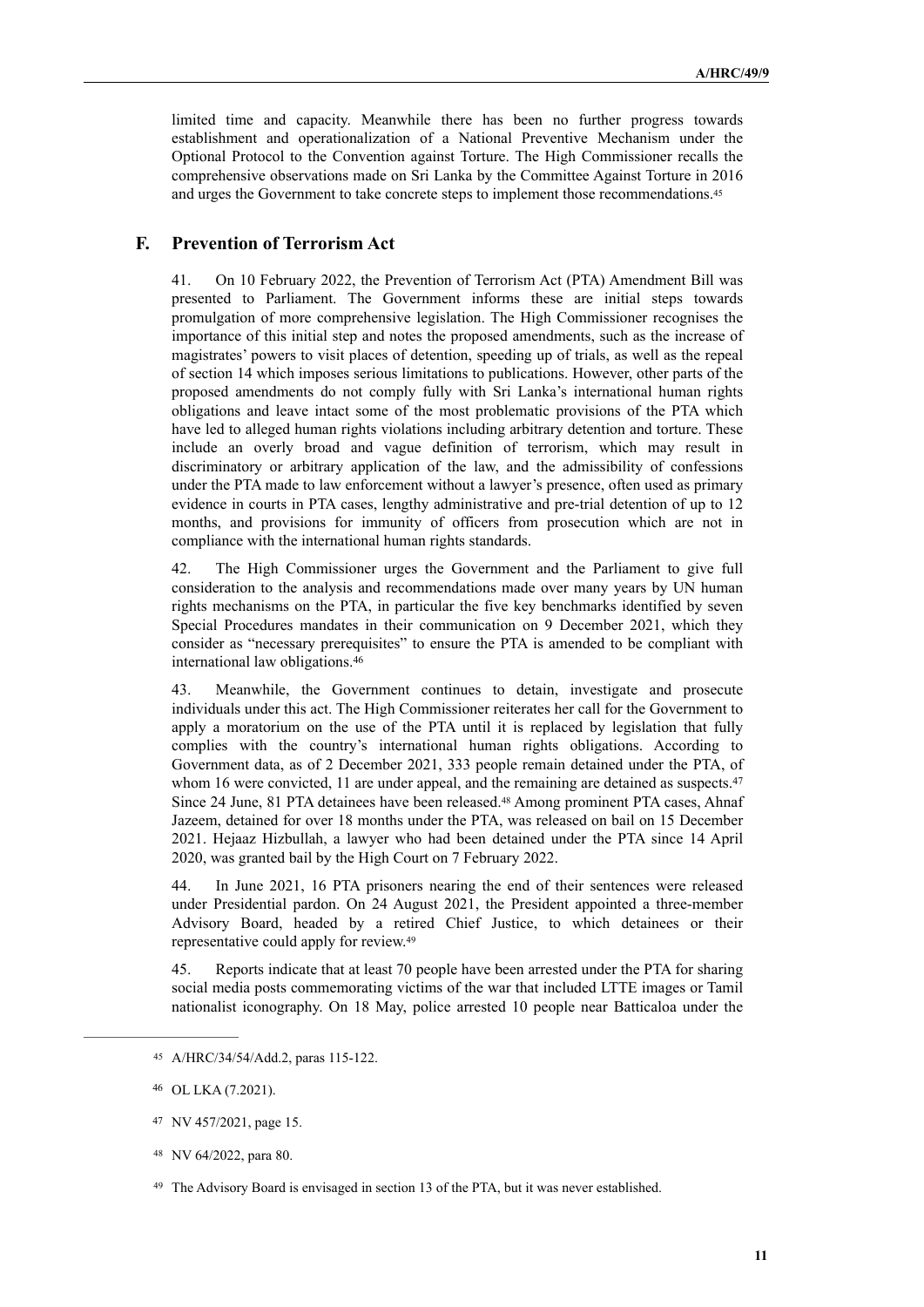PTA for organizing a memorial event; they were finally released on bail on 8 December. A journalist, Murugupillai Kokulathasan, has been detained for 15 months since November 2020 in relation to photos of the LTTE leader appearing on his social media. The Government shared with OHCHR a directive issued by the Inspector General of Police dated 23 October 2021 providing guidance on restricting the use of the PTA and exercising greater discretion in evaluating cases such as, possession of pictures. [50](#page-11-0)

<span id="page-11-8"></span><span id="page-11-7"></span><span id="page-11-6"></span>46. In March 2021, new "de-radicalization" regulations were issued that permit arbitrary administrative detention of individuals for up to two years without any legal proceedings for the purposes of 'rehabilitation' in relation to violent extremism.<sup>[51](#page-11-1)</sup> The Special Rapporteur on the promotion and protection of human rights and fundamental freedoms while countering terrorism and other experts have warned that the regulations may jeopardize the rights and liberties of persons who may be detained arbitrarily, especially religious and ethnic minorities, and may curtail political dissent with no effective due processguarantees.<sup>[52](#page-11-2)</sup> Civil society organisations obtained a stay order on their implementation while the Supreme Court considers a fundamental rights petition against the regulations.

# **III. Progress in reconciliation and accountability**

#### **A. Transitional justice mechanisms**

<span id="page-11-9"></span>47. When the Government decided to withdraw its co-sponsorship of resolution 40/1 and related resolutions 34/1 and 30/1, it expressed its intention to pursue an "inclusive, domestically designed and executed reconciliation and accountability process"[.](#page-11-3)<sup>[53](#page-11-3)</sup> Two years on, the Government has yet to come forward with any credible new roadmap on transitional justice towards accountability and reconciliation. A Commission of Inquiry (CoI), appointed by the President in November 2020 "to review the reports of previous Sri Lankan CoIs, assess the status of implementation of their recommendations, and propose deliverable measures to implement them in line with the new Government's policy," submitted a second interim report to the President in February 2022.<sup>[54](#page-11-4)</sup>

<span id="page-11-10"></span>48. The two transitional justice structures established by the previous Government - the Office on Missing Persons (OMP) and the Office on Reparations (OfR) – continue to exist. However, they have struggled to achieve the confidence of victims, particularly following changes in their membership.

<span id="page-11-11"></span>49. In December 2021 a new Chair and Commissioners were appointed to the OMP. According to the Government, the OMP has been working on verification of the 6025 complaints it received in its first phase from 2000-2020 and has shared 6,025 files with the relevant authorities to obtain additional information. The OMP determined 4,200 complaints required further documentation and has notified 3,230 families to provide further details needed to process their cases.<sup>[55](#page-11-5)</sup> The Government reported that in November 2021 the OMP established four panels of inquiry to conduct investigations and to enable the

<span id="page-11-2"></span>[52](#page-11-8) OL LKA (3.2021).

<span id="page-11-3"></span>Human Rights Council, forty-third session, High Level Segment statement by [53](#page-11-9) Hon. Dinesh Gunawardena, Minister of Foreign Relations of Sri Lanka, 26 February 2020.

<span id="page-11-4"></span>[54](#page-11-10) Annex to NV 64/22.

<span id="page-11-0"></span><sup>&</sup>lt;sup>[50](#page-11-6)</sup> NV 457/2021, page 15.

<span id="page-11-1"></span><sup>&</sup>lt;sup>[51](#page-11-7)</sup> Gazette of the Democratic Socialist Republic of Sri Lanka No. 2218/68, March 12, 2021, [http://www.documents.gov.lk/files/egz/2021/3/2218-68\\_E.pdf.](http://www.documents.gov.lk/files/egz/2021/3/2218-68_E.pdf)

<span id="page-11-5"></span>[<sup>55</sup>](#page-11-11) NV 457/2021, page 7.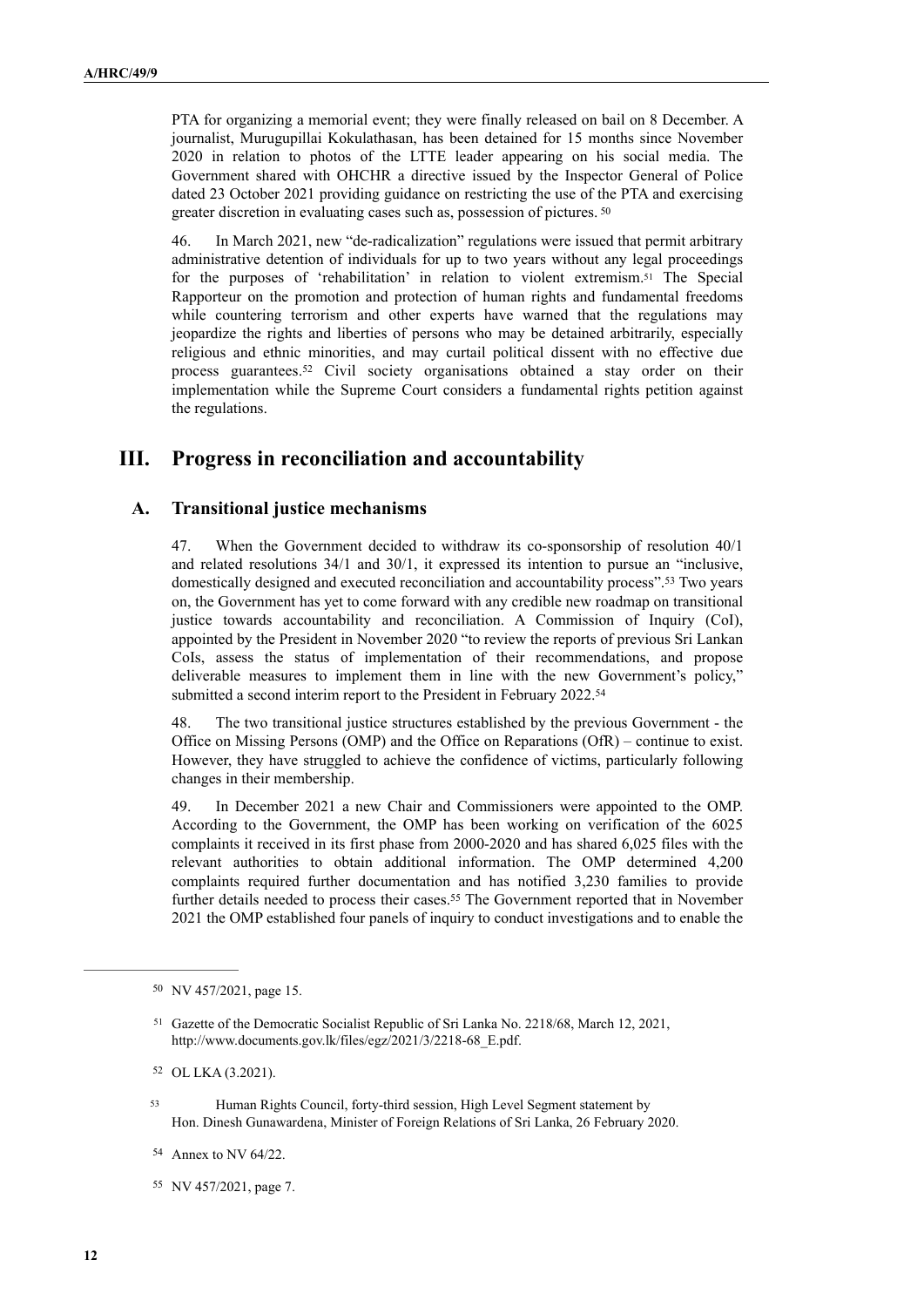<span id="page-12-7"></span>OMP to issue of Certificate of Absence or Certificate of Death to the families.<sup>[56](#page-12-0)</sup> OHCHR is concerned that the verification seems to be aimed at reducing the case load and closing files rather than a comprehensive approach to establish the truth and ensure justice and redress to families.

50. The High Commissioner is gravely concerned about the continuing precarious situation of the families of the disappeared – the majority of whom are represented by women. In addition to their suffering and anguish in not knowing the fate and whereabouts of their loved ones, they continue to struggle with the desperate economic and social consequences this has had on their lives. COVID-19 has increased economic hardships for them and increased their isolation. In this context, the harassment and surveillance by security agencies, and obstruction of their activities, only compounds the injustice they face. The families of the disappeared have a right to truth, justice, reparation and guarantees of non-recurrence and the High Commissioner urges the Government to acknowledge their sufferings, urgently determine the fate or whereabouts of victims, provide reparations, and bring perpetrators to justice.

<span id="page-12-8"></span>51. In 2021, the Office for Reparations (OfR) was allocated LKR 800 million (USD 3.96 million) for the payment of processed claims; out of which LKR 400 million was utilised,according to the OfR.<sup>[57](#page-12-1)</sup> Unfortunately, the data available to OHCHR regarding compensation payments is not sufficiently disaggregated and it is unclear what payments correspond to human rights violations. The Reparations Policy was tabled in the Parliament on 9 February[.](#page-12-2)<sup>[58](#page-12-2)</sup> The Government informed OHCHR that the OfR is developing pilot programs for livelihood and psycho-social support.

<span id="page-12-11"></span><span id="page-12-10"></span><span id="page-12-9"></span>52. The Office for National Unity and Reconciliation (ONUR) has continued to conduct peaceand reconciliation workshops and activities throughout the country.<sup>[59](#page-12-3)</sup> The ONUR is reported to be developing a "Strategic Roadmap for National Healing, Peace-building and Reconciliation " through a consultation process with civil society and political parties.<sup>[60](#page-12-4)</sup> The High Commissioner stresses that reconciliation will only be achieved when supported by comprehensive transitional justice measures and recalls the report of the very meaningful national consultations already held by the Consultation Task Force on Reconciliation Measures in 2017 that remains an important guidance as to the expectations of victims and other stakeholders.[61](#page-12-5)

#### **B. Impunity in emblematic cases**

<span id="page-12-12"></span>53. The High Commissioner is seriously concerned by the continued lack of progress and even steps backward in several emblematic human rights cases before the courts. In August 2021, the Attorney General Department decided not to proceed with charges against former Navy commander Wasantha Karannagoda in the case of the enforced disappearances of 11 individuals in 2008 and 2009. Karannagoda had filed a writ with the Court of Appeal and secured a stay order as interim relief on the basis that he was wrongly implicated[.](#page-12-6) $62$  Victims' families challenged the decision at the Court of Appeal with

<span id="page-12-13"></span><span id="page-12-0"></span>[<sup>56</sup>](#page-12-7) Ibid.

<span id="page-12-1"></span><sup>&</sup>lt;sup>[57](#page-12-8)</sup> Office for Reparations, 'Compensation – update as at Jan. 2022,' (NV 16/22).

<span id="page-12-2"></span>[<sup>58</sup>](#page-12-9) NV 457/2021, page 8.

<span id="page-12-3"></span><sup>&</sup>lt;sup>[59](#page-12-10)</sup> Ibid, page 28.

<span id="page-12-4"></span>Ibid. [60](#page-12-11)

<span id="page-12-5"></span>See [http://war-victims-map.org/wp-content/uploads/2017/02/CTF-Final-Report-Volume-I-](http://war-victims-map.org/wp-content/uploads/2017/02/CTF-Final-Report-Volume-I-Nov-16.pdf) [61](#page-12-12) [Nov-16.pdf.](http://war-victims-map.org/wp-content/uploads/2017/02/CTF-Final-Report-Volume-I-Nov-16.pdf)

<span id="page-12-6"></span>[<sup>62</sup>](#page-12-13) NV 13/2022, 20 January 2022.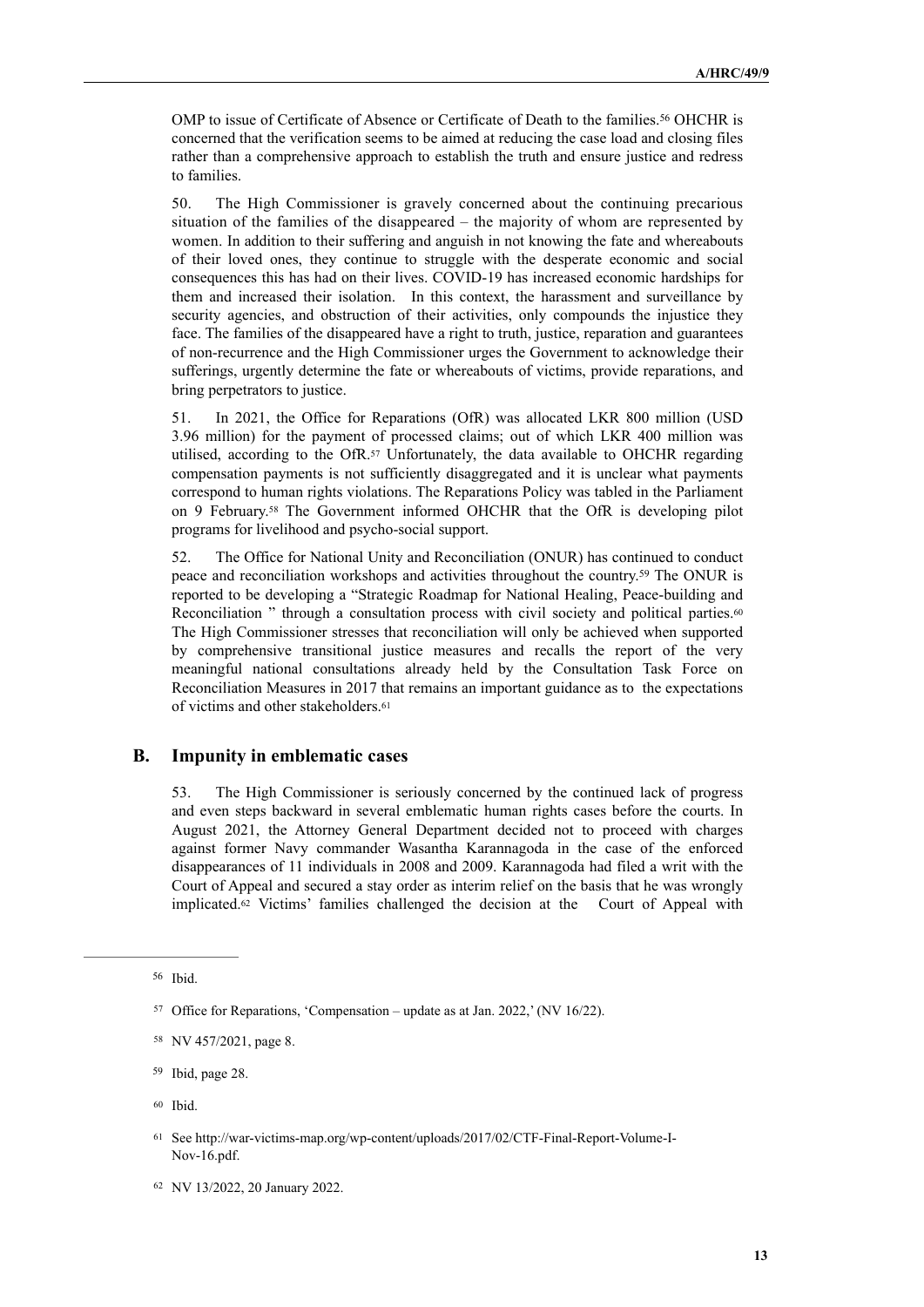<span id="page-13-6"></span><span id="page-13-5"></span>hearings expected in April 2022[.](#page-13-0)<sup>[63](#page-13-0)</sup> While the hearings on the case are set to continue against 14 other navy personnel,  $64$  Karannagoda was meanwhile appointed as the Governor of the North Western Province in December 2021. In January 2021, the Attorney General informed the Batticaloa High Court that it would not proceed with the prosecution of five accused in another emblematic case, the murder of MP Joseph Pararajasingham at Christmas mass in December 2005.

<span id="page-13-7"></span>54. On 12 January 2022, the Colombo High Court delivered judgement in the case of three officers charged on 33 counts including murder and conspiracy to commit murder for the incidents that resulted in the death of twenty seven inmates in [Welikada Prison Riot](https://eur03.safelinks.protection.outlook.com/?url=https%253A%252F%252Fwww.dailymirror.lk%252Fprint%252Ffront_page%252FWelikada-Prison-Riot-case-judgement-postponed-to-January-12%252F238-228504&data=04%257C01%257Cjuan.fernandez%2540one.un.org%257Caf078aee3ccd453f650108d9d6680dae%257Cb3e5db5e2944483799f57488ace54319%257C0%257C0%257C637776564676463204%257CUnknown%257CTWFpbGZsb3d8eyJWIjoiMC4wLjAwMDAiLCJQIjoiV2luMzIiLCJBTiI6Ik1haWwiLCJXVCI6Mn0%253D%257C3000&sdata=bAluxT7nzZpHwD8xGh65TeTPreJ7cy9eTQOwPXO7Ak0%253D&reserved=0) on 9November 2012.<sup>[65](#page-13-2)</sup> The first accused, Inspector of Police Neomal Rangajeewa of the Narcotics Bureau was acquitted of all charges. The second accused, former Superintendent of Welikada Magazine Prison, Lamahewage Emil Ranjan, was found guilty and given a death sentence. The third accused, Indika Sampath, an officer attached to the Prisons intelligence unit, has absconded and will be tried in absentia. No action appears to have been taken against other security forces involved in the incident.

55. The victims of the 2019 Easter Sunday bombings and religious leaders continue to call urgently for truth, justice, reparation for victims and a full account of the circumstances that permitted those attacks, in particular the role of the security establishment. The full results of the Presidential Commission of Inquiry into the attacks have not been made published, but it is understood that it has recommended criminal charges against key officials. On 4 October 2021, charges were served on 25 suspects in the 2019 Easter Sunday bombings and the High Court is pending. Charges have been filed in the High Courts of Colombo, Kegalle and Puttalam in eight other cases. The church community was recently disturbed by a serious incident on 11 January 2022 at St Anthony's Church, Borella when an unexploded hand grenade was discovered in the church, days before an inter-faith event was due to be held as part of the campaign for justice. The police made initial arrests of some people present at the church, but the investigation to date has been criticised as ineffectual and incomprehensive.

<span id="page-13-8"></span>56. While hearings continue to be scheduled in several other emblematic cases (highlighted in previous reports), the High Commissioner is concerned that these cases continue to linger before the courts now a decade or more after the original indictments.[66](#page-13-3) The Attorney General's recent use of his discretion to withdraw these long-standing cases raises serious concerns about the independence of his office and the Government's commitment to pursue accountability. The High Commissioner is deeply disturbed by the general lack of progress over the past years in most cases, and the active reversal of others, which continue to indicate the inability and unwillingness of the Government to prosecute and punish perpetrators of crimes when State agents are the alleged perpetrators.

# **IV. Implementation of other aspects of Resolution 46/1**

<span id="page-13-9"></span>57. In the absence of progress towards accountability by domestic mechanisms, Resolution 46/1 decided "to strengthen the capacity of OHCHR to collect, consolidate, analyse and preserve information and evidence and to develop possible strategies for future accountability processes, to advocate for victims and survivors, and to support relevant judicial and other proceedings, including in Member States, with competent jurisdiction".<sup>[67](#page-13-4)</sup> This accountability mandate presents an important opportunity for OHCHR, members of

<span id="page-13-0"></span><sup>63</sup> NV 64/2022, 22 February, para 97.

<span id="page-13-1"></span>[<sup>64</sup>](#page-13-6) NV 457/2021, page 2.

<span id="page-13-2"></span>[<sup>65</sup>](#page-13-7) A/HRC/34/29, para 32.

<span id="page-13-3"></span>See A/HRC/43/19, para 21 and A/HRC/46/20, paras 49-50. [66](#page-13-8)

<span id="page-13-4"></span>[<sup>67</sup>](#page-13-9) A/HRC/RES/46/1, para 6.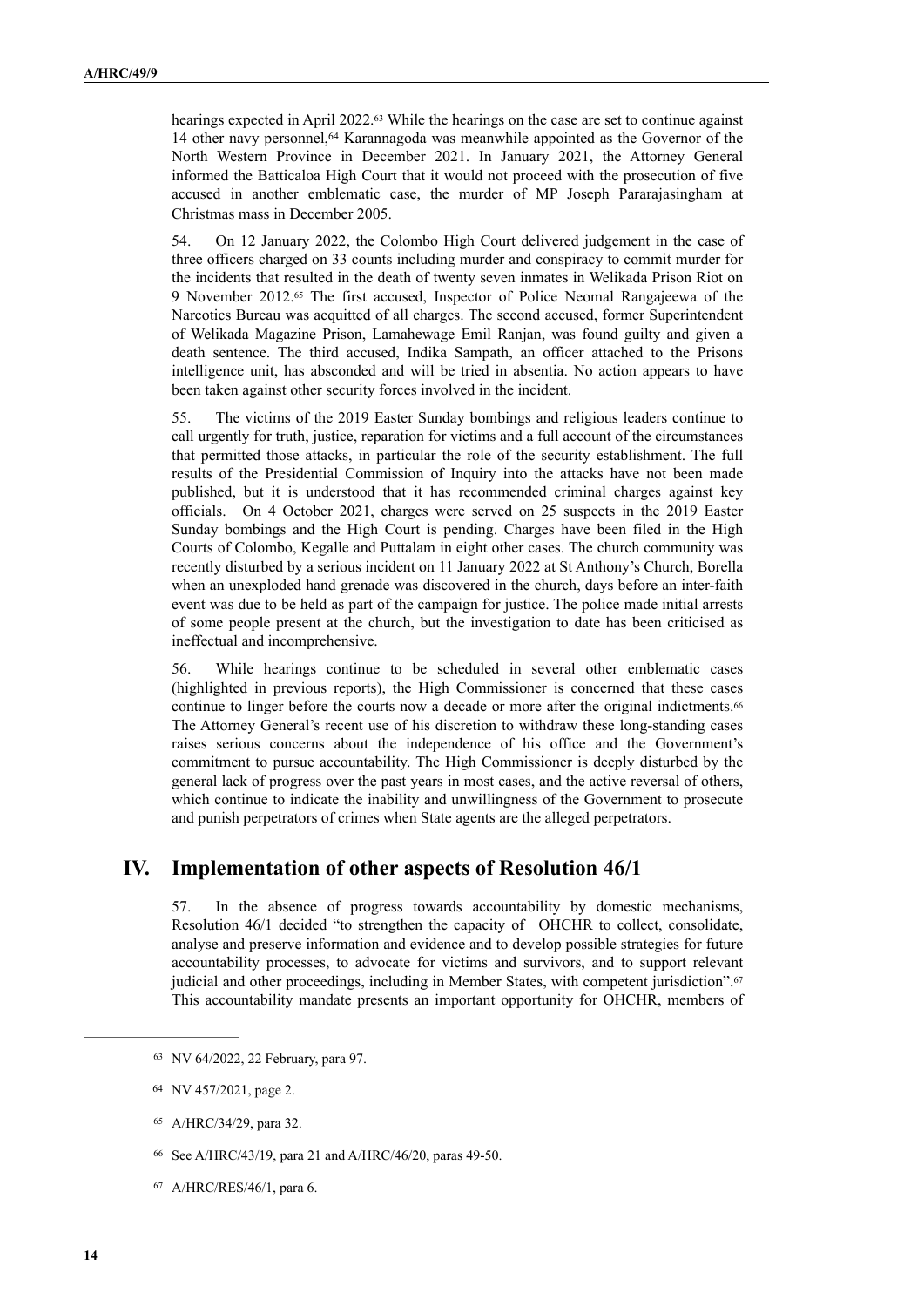the Human Rights Council and the international community to support victims and pursue accountability for serious international crimes committed in Sri Lanka through complementary strategies.

58. The Office started implementing these aspects of [Resolution 46/1](https://www.ohchr.org/EN/HRBodies/HRC/RegularSessions/Session46/Pages/ListReports.aspx), with a start-up team undertaking preparatory work since April 2021. The Office has now recruited most staff, who include specialists on international criminal and humanitarian law, human rights, sexual and gender-based violence, victims' rights and information management, however the start date of different members of the team will be further constrained by the budget allocated for 2022.

59. The Office has published online introductory material on the mandate under the resolution 46/1, including questions and answers translated into Sinhala and Tamil languages.<sup>68</sup>

<span id="page-14-1"></span>60. The Office has developed an information and evidence repository using e-discovery software and has identified a large number of individual information items already held by the UN. The team will further analyse this information from a criminal justice perspective with a view to identifying gaps and priorities for further information collection, incorporating a victim-centred approach. The information held and gathered relates to alleged violations and abuses by both State and non-State actors.

61. The High Commissioner's previous report recommended that, among a range of measures, Member States explore possible targeted sanctions against credibly alleged perpetrators of grave human rights violations and abuses. On 10 December 2021, the United States Government announced that two Sri Lankan military officers implicated in grave violations would be designated under Section 7031(c) of the Department of State, Foreign Operations, and Related Programs Appropriation Act, 2021 and ineligible for entry to that country.

62. While the High Commissioner will report on further progress on this subject in September 2022, it is already clear that the scale of the work given to the Office by resolution 46/1 is substantial. Full implementation of the mandate will also require effective cooperation by Member States, alongside adequate human and financial resources.

# **V. Conclusions**

63. The High Commissioner remains concerned about the lack of accountability for past human rights violations and recognition of victims' rights. In the last two years, the independence of the judiciary, the Human Rights Commission and other key institutions have been eroded, and democratic space, including for human rights advocacy constricted. There has been a further drift towards militarisation and an emphasis of Sinhala nationalism and Buddhism in State institutions has become more visible, increasing the marginalisation and uncertainty of minority communities, and undermining reconciliation. The forthcoming Constitution drafting process will be of critical importance for the independence of key institutions and issues of devolution and human rights should be monitored closely. The situation has been affected by the deep impact of the COVID-19 pandemic and economic crisis which has affected the realisation of economic, social and cultural rights, and the Government's response to criticism and dissent with heavy-handed measures have undermined civic space. There are also risks that the economic downturn will further fuel the prevailing marginalization and discrimination against minority communities.

64. The High Commissioner recognizes the recent signs of renewed openness of the Government in engaging with OHCHR and the initial steps taken to initiate some reforms, including changes to the Prevention of Terrorism Act. She urges the Government to go much further and deeper with the legal, institutional and security sector reforms that are necessary to comply with Sri Lanka's international human rights obligations and to prevent the recurrence of grave violations. OHCHR continues to stand ready to assist Sri Lanka on

<span id="page-14-0"></span><sup>68</sup> <https://www.ohchr.org/EN/HRBodies/HRC/Pages/Sri-Lanka-accountability-project.aspx>.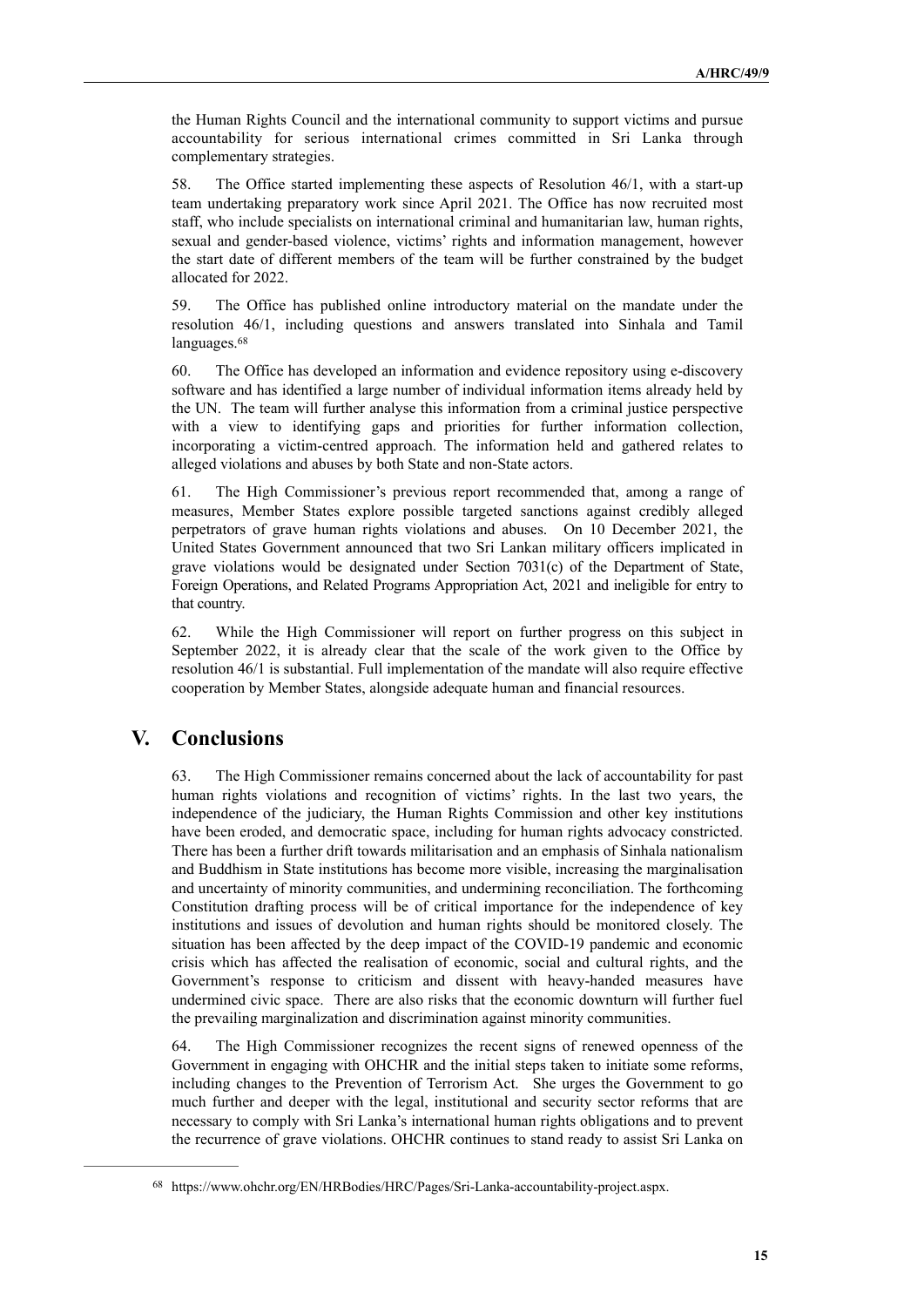this path. The High Commissioner is deeply concerned by the continued obstruction and setbacks in most of the emblematic human rights cases that have reached the courts, and the harassment of victims and families of the disappeared campaigning for truth and justice or seeking to commemorate their loved ones. While the Government emphasises practical measures of reparation and development as the basis for reconciliation, the High Commissioner stressed this will not be achieved without a comprehensive approach to ensure truth, justice, redress for victims and institutional reforms that guarantee nonrecurrence.

65. The Sri Lankan state, including successive governments, has consistently failed to prosecute international crimes and serious human rights violations and pursue an effective transitional justice process*.* The current Government has continued to demonstrate its unwillingness to recognise those serious international crimes and pursue accountability but has also incorporated some military officials who may have been implicated in alleged war crimes into the highest levels of Government, reinforcing a narrative of impunity. In the absence of tangible results that ensure justice for victims, the Human Rights Council should continue to pursue international strategies for accountability.

<span id="page-15-2"></span>66. The Human Rights Council, and its special procedures, treaty bodies, international and national civil society organizations and the Government's own domestic commission – the Lessons Learnt and Reconciliation Commission (LLRC) – have put forward many concrete recommendations to the Government to improve the human rights situation and address the legacy of the past. These recommendations should be used as benchmarks by the Government, as well as the international community and United Nations in advancing reconciliation, accountability and human rights.<sup>69</sup> OHCHR stands ready to support Sri Lanka in this and provide technical assistance in this regard. Sri Lanka will only achieve sustainable development and peace and lasting reconciliation if it ensures civic space, independent and inclusive institutions, and puts an end to systemic impunity.

# **VI. Recommendations**

<span id="page-15-3"></span>67. **The High Commissioner reiterates the recommendations made to the**  Governmentof Sri Lanka in paragraph 60 of her 2021 report to the Council.<sup>[70](#page-15-1)</sup> She **further recommends the Government to:**

(a) **Ensure the drafting process for a new Constitution is based on broad and inclusive consultations, entrenches the independence of judiciary and key national institutions such as the HRCSL, and advances the devolution of political authority, which is integral to reconciliation and the full enjoyment of human rights by all members of its population;**

(b) **Take into account the recommendations made by various UN human rights mechanisms on the protection of human rights in the Constitution and the guarantees needed for effective, independent and inclusive national institutions;**

(c) **Avoid reliance on the military to run civilian affairs and take steps to reduce the influence of the military on civilian life;**

(d) **Ensure that the Attorney General's Department is able to operate independently in practice and pursue prosecutions against any suspected perpetrators of human rights violations and serious violations of international humanitarian law, irrespective of military rank, official or other position of power;**

(e) **Take a comprehensive approach to determine the fate and whereabouts of all the disappeared, including immediately opening military archives relevant to cases of enforced disappearance, independently investigate all those** 

<span id="page-15-0"></span>OL LKA (7.2021). **[69](#page-15-2)**

<span id="page-15-1"></span>HRC/46/20, para 60. **[70](#page-15-3)**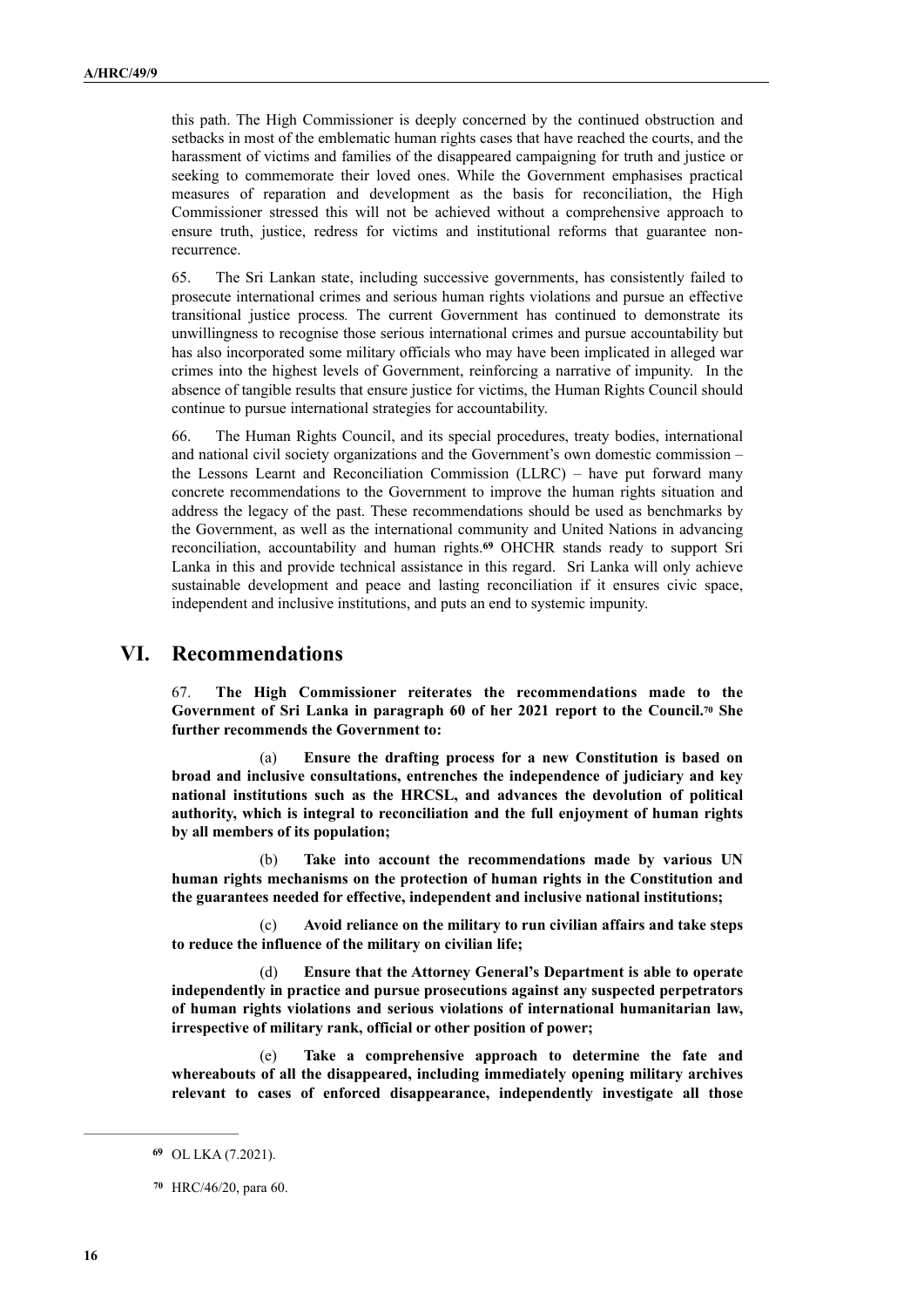<span id="page-16-3"></span>**suspected of criminal responsibility for the enforced disappearance, and provide comprehensive reparation to the families of the disappeared[;71](#page-16-0)**

(f) **Publish the findings of the Commission of Inquiry into the 2019 Easter Sunday bombings to ensure transparency for victims and pursue further independent investigations into the involvement of any other state or non-state actors;**

(g) **Undertake more fundamental reforms to the Prevention of Terrorism Act to ensure it fully complies with Sri Lanka's international law obligations,; in the meantime, establish a moratorium on the use of the Prevention of Terrorism Act until it is replaced by legislation that fully complies with international human rights norms and standards;**[72](#page-16-1)

<span id="page-16-4"></span>(h) **Expedite the review of all detainees held under the PTA and release everyone detained without sufficient legal and evidentiary basis. Ensure that counter terrorism measures do not undermine democratic and civic space;**

(i) **Ensure inclusive and broad-based consultation in the drafting and amendment of key laws, including the Prevention of Terrorism Act, the Voluntary Social Services (Registration and Supervision) Act, the Muslim Marriage and Divorce Act and other personal laws;**

(j) **Order all security agencies to immediately end all forms of surveillance and harassment of and reprisals against human rights defenders, social actors, victims and their families of human rights violations;**

(k) **Adjudicate land disputes in ways that are transparent, consultative, impartial and non-discriminatory and ensure inter-faith dialogue on the erection of religious sites.**

68. **The High Commissioner reiterates the recommendations she made in paragraph 61 of her 2021 report to the Council and Member States and further recommends that they:**[73](#page-16-2)

<span id="page-16-5"></span>(a) **Cooperate with victims and their representatives to investigate and prosecute international crimes committed by all parties in Sri Lanka through judicial proceedings in domestic jurisdictions, including under accepted principles of extraterritorial or universal jurisdictions and continue to explore possible targeted sanctions against credibly alleged perpetrators of grave human rights violations and abuses;** 

(b) **Review asylum measures with respect to Sri Lankan nationals to protect those facing reprisals and refrain from any refoulement in cases that present real risk of torture or other serious human rights violations;**

(c) **Cooperate with OHCHR in its discharge of accountability related work under resolution 46/1 and provide it with adequate human and financial resources to enable it to effectively deliver the full mandate given under the resolution.**

69. **The High Commissioner recommends that United Nations entities:** 

(a) **Scale up their protection work to prevent threats against, and increase support to civil society organizations and to firmly defend civic space;** 

(b) **Ensure strict, coherent and expanded application of human rights due diligence and its principles in engagement with the security forces and all bodies under the purview of the Ministry of Defence or the Ministry Public Security, and review their engagement with, and advice from structures whose independence has been undermined, such as the HRCSL;**

<span id="page-16-0"></span>See A/HRC/33/51/Add.2, pages 17-22. **[71](#page-16-3)**

<span id="page-16-1"></span>OL LKA (7.2021). [72](#page-16-4)

<span id="page-16-2"></span>A/HRC/46/20, para 61. [73](#page-16-5)